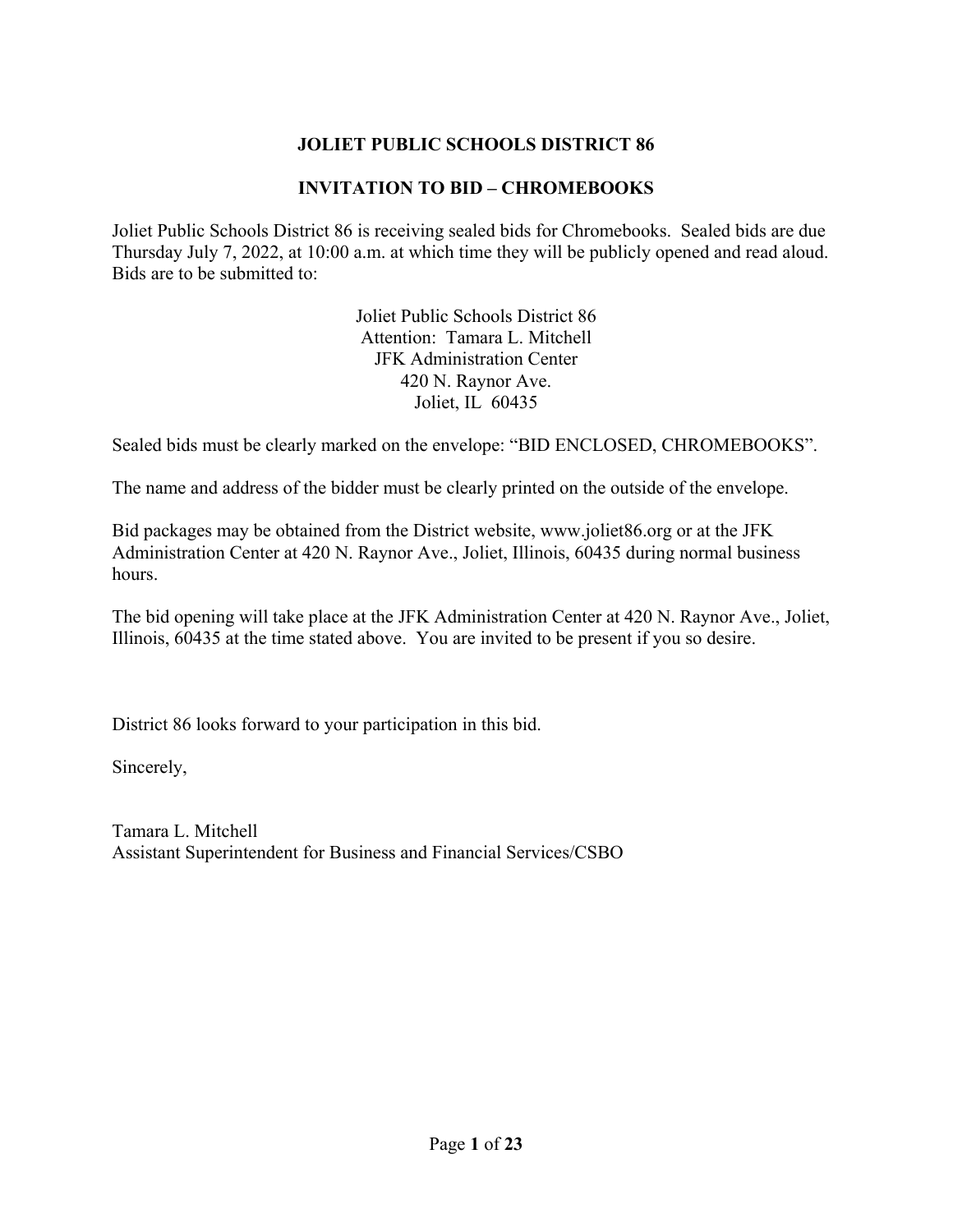Joliet Public Schools District 86 may be referred to in these documents as "District 86" or "District."

# **I. REQUIREMENTS FOR BIDDING AND INSTRUCTIONS TO BIDDERS**

# **1.1. BID DOCUMENTS**

The Bid Documents include the Invitation to Bid, Legal Advertisement Notice, Bid Proposal Page/ Proposal Form, Requirements for Bidding and Instructions to Bidders, Standard Terms and Conditions, Special Conditions (if any), Scope of Work and Specifications, Plans and Drawings (if any), Insurance Certificates, and all other exhibits attached hereto and any and all Clarifications and Addenda issued by the District. Upon the award, or execution of a contract, or execution of a purchase order, pursuant to the Bid Documents, the Bid Documents become the Contract Documents.

Attached Exhibits:

|           | EXHIBIT A Bid Proposal Form (2 pages)                                                           |
|-----------|-------------------------------------------------------------------------------------------------|
| EXHIBIT B | Statement of Ethics Certification (1 page)                                                      |
|           | EXHIBIT C: Certificate of Eligibility to Bid, (1 page)                                          |
|           | <b>EXHIBIT D:</b> Certificate of Compliance with Illinois Drug-Free Workplace Act<br>$(1$ page) |
|           | <b>EXHIBIT E:</b> Certification regarding Sexual Harassment Policy (1 page)                     |
|           | EXHIBIT F: Certificate of Criminal Background Checks (1 page)                                   |

# **1.2. PROPOSAL FORMS**

Bids shall be submitted only on the forms provided. The bidder shall retain one (1) copy for his files and submit one (1) copy signed and in a sealed envelope marked "BID ENCLOSED, CHROMEBOOKS" Telephonic, electronic or faxed bids will not be accepted.

# **1.3. QUALIFIED BIDDERS**

Bidder shall supply list of the three contract references. Bidders must have the personnel, facilities, equipment, financial resources, and time to perform the services required under this contract. Any bidder who cannot attest as part of their bid that they can deliver the Chromebooks on or before **JULY 31, 2022** will be deemed to not be a qualified bidder and their bid may be rejected.

# **1.4. LATE BIDS**

Formal bids, amendments thereto, or requests for withdrawal of bids received by the District after the time specified for bid opening will not be considered.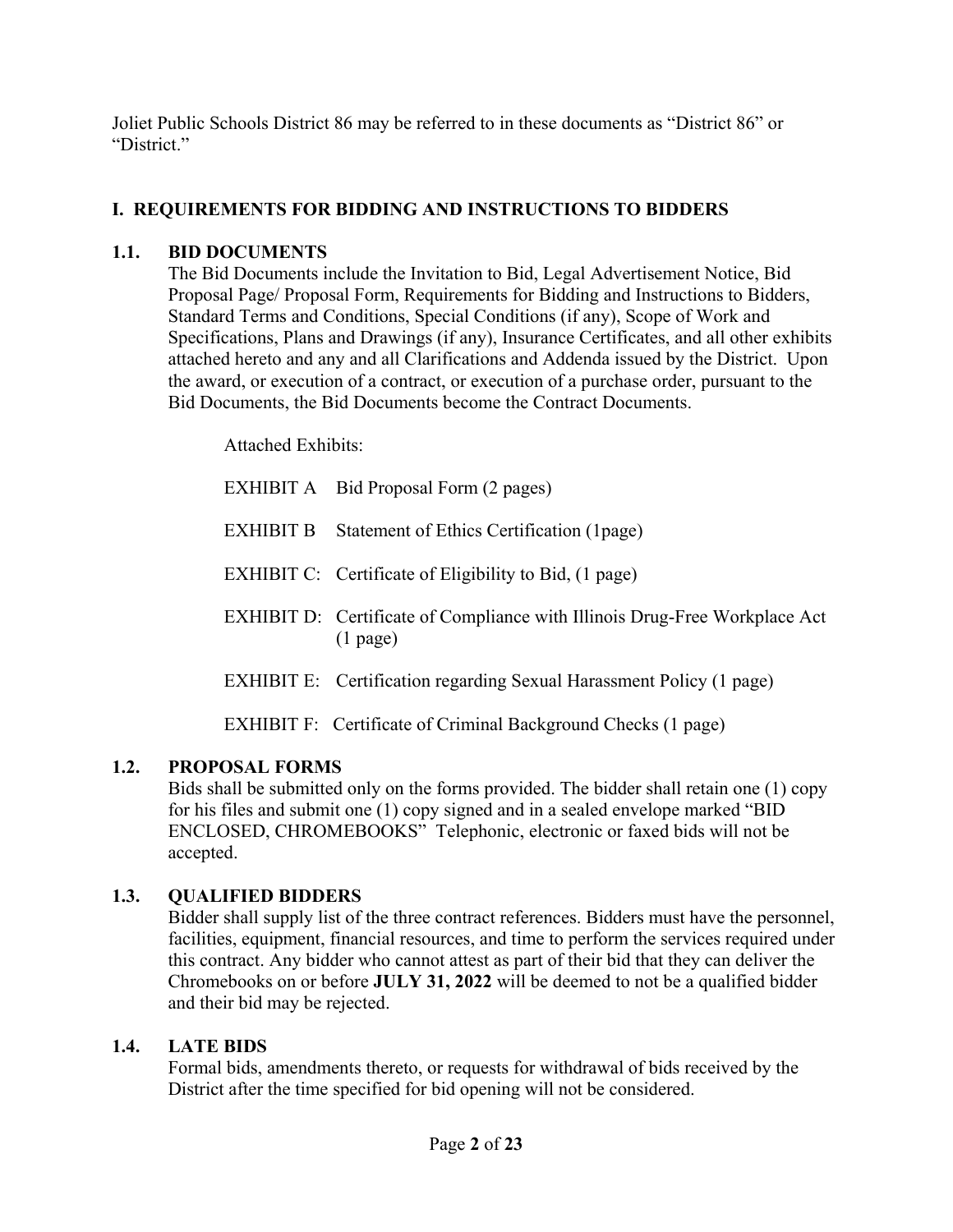### **1.5. CONDITIONAL BIDS**

Qualified bids are subject to rejection in whole or in part.

### **1.6. AUTHORITY TO ACT AS AGENT**

Upon request, the bidder will provide proof to the District that the signatory on the proposal form has the authority to bind the bidder to the price(s) quoted.

#### **1.7. ERRORS IN BIDS**

When an error is made in extending total prices the unit bid price will govern. Carelessness in quoting prices or in preparation of bid otherwise, will not relieve bidder. Erasures or changes in bids must be initialed.

### **1.8. QUESTIONS REGARDING SPECIFICATIONS**

Questions, inquiries or notices concerning the substance of the contract documents must be submitted in writing to and received by John Armstrong, Chief Officer of Technology and Innovation, 420 N. Raynor Ave., Joliet, IL 60435 no later than June 28, 2022, three business days prior to the bid opening. Responses, if any, to questions, inquiries, or notices will be handled in substantially the same manner as addenda. Bidders are responsible for informing themselves about all aspects of the work/supplies/equipment and the contract documents and for informing the School District through a request for interpretation of any ambiguity, error, omission or discrepancy perceived by the bidder. Errors made by the bidder in completing and submitting a bid will not be a basis for withdrawal of or release from the bid once opened.

#### **1.9. ADDENDA**

Addenda in connection with the bidding of this work/supplies/equipment may be issued by the School District by public posting at the Joliet Public Schools District 86, 420 N. Raynor Ave., Joliet, Illinois, 60435 and by transmission by regular mail and/or facsimile to those interested bidders who have requested notice of addenda in writing addressed to:

Joliet Public Schools District 86 Attention: Tamara L. Mitchell JFK Administration Center 420 N. Raynor Ave. Joliet, IL 60435

Addenda will not be issued after June 30, 2022. It is the responsibility of the bidder to determine whether addenda have been issued by the School District. Lack of knowledge of addenda will not be grounds for a bidder to withdraw a bid after the bid opening or to fail to enter into the contract after the award of the bid.

#### **1.10. EXAMINATION OF THE BID DOCUMENTS AND WORK SITE**

Bidders are required to carefully examine all of the Bid Documents before completing the forms and submitting a Bid. If the specification calls for work to be performed onsite,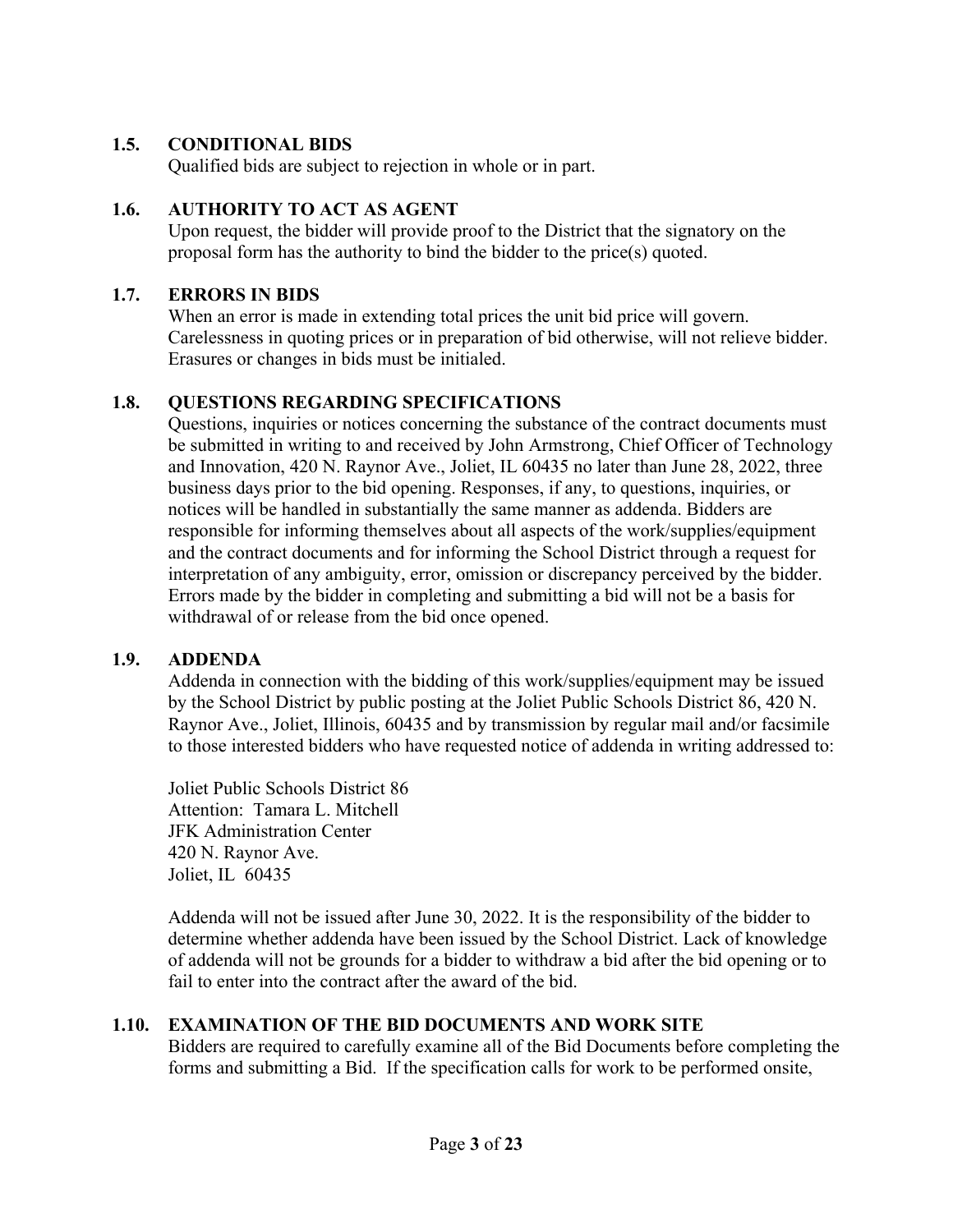Bidders are also required to inspect the site of the work to be performed, and familiarize itself with the conditions at the site that will affect the work.

A Bidder that is awarded a contract will be solely responsible for all costs arising from and associated with that Bidder's (i) failure to comply with the requirements of the Bid Documents, including, without limitation, this requirement to inspect the Bid Documents and site of the work, and (ii) failure to include any costs or expense attributable to site conditions that could have reasonably been discovered through a site inspection or examination of the Bid Documents.

# **1.11. TAXES INCLUDED IN BID PRICES**

Materials purchased by Joliet Public Schools District 86 are not subject to the Federal Excise Tax. Materials purchased by Joliet Public Schools District 86 are not subject to the State of Illinois Sales Tax.

The Illinois Retailers' Occupation Tax, Use Tax, and Municipal Retailers' Occupation Tax do not apply to materials or services purchased by Joliet Public Schools District 86.

Bidders shall include all other applicable Federal, State and local taxes, direct or indirect, in their Bid prices.

# **1.12. BID PRICES MUST INCORPORATE ALL COSTS**

Bid pricing must incorporate any/all peripheral costs including, but not limited to the costs of products/services, delivery/transportation charges, training, materials, labor, insurance, applicable taxes, warranty, overhead and profit, etc. that are required by the Bid Documents.

# **1.13. COMPLETION OF THE BID DOCUMENTS**

All information required by the Invitation to Bid must be supplied to constitute a proper bid. Each Bidder must complete all of the forms, including Exhibits. The forms, including the Bid Proposal Pages, must be completed in ink, or typewritten. Bidders may not change any of the Bid Documents. Any changes made by a Bidder to the Bid Documents may result in rejection of the Bid, and will not be binding upon the District.

The individual(s) that sign the Bid Execution Page on behalf of the Bidder, by their signature, represents and warrants to the District that such individual is authorized to execute bids and contracts on behalf of the Bidder, and that the Bidder agrees and shall be bound to all of the terms and conditions of the Bid Documents and, upon execution by the District, the Contract Documents.

# **1.14. AUTHORIZED DEALER/DISTRIBUTOR**

For bids involving the furnishing of equipment or other goods that are subject to manufacturer warranties that require sale or installation by authorized dealers or distributors, the Contractor must be the manufacturer or an authorized dealer/distributor of the proposed manufacturer and be capable of providing genuine parts, assemblies and/or accessories as supplied by the manufacturer. Further, the Contractor must be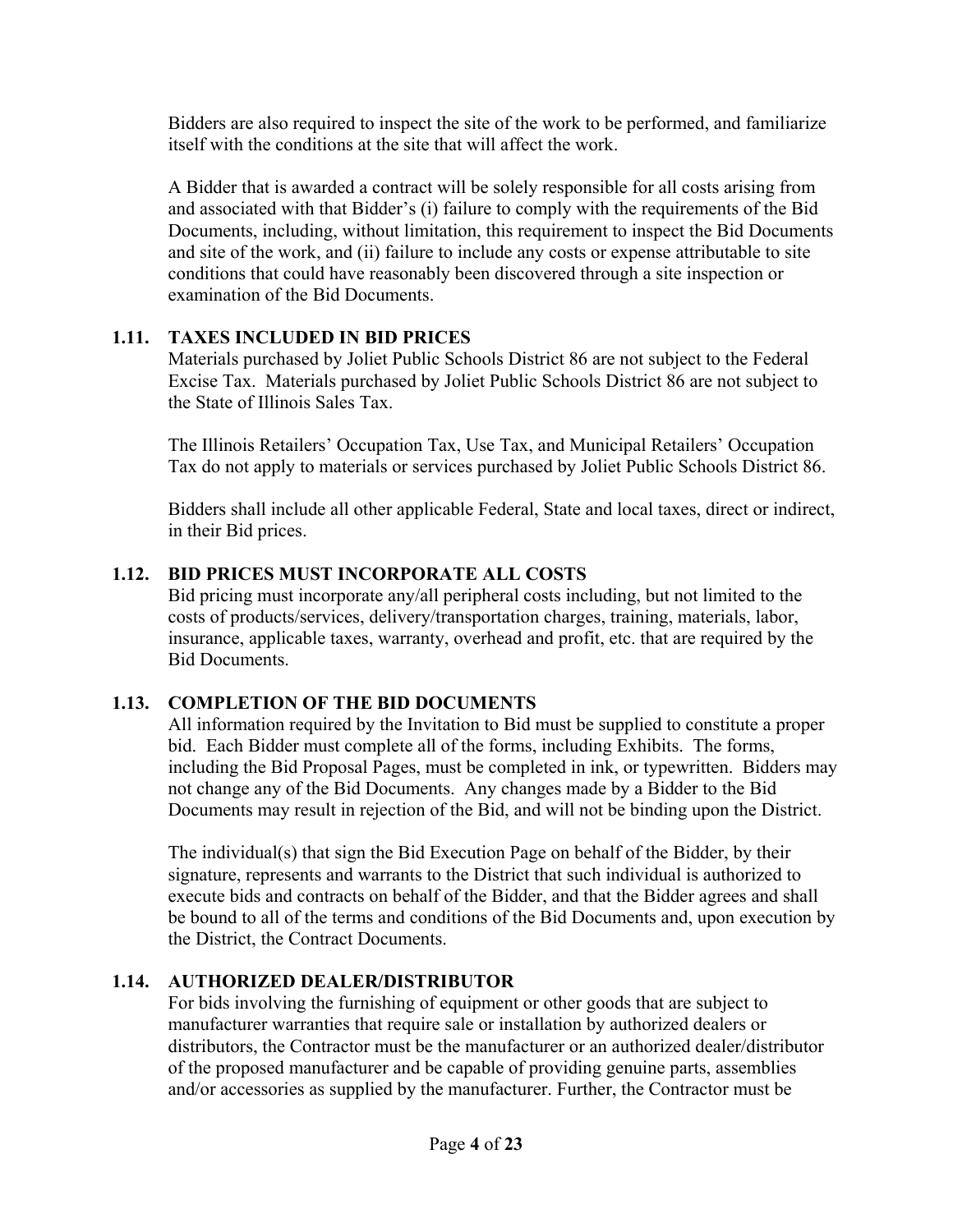capable of furnishing original product warranty and manufacturers related services such as product information, product recall notices, etc. The Bid Documents will typically ask the Bidder to certify that it is an authorized dealer/distributor when this requirement is applicable. The Bidder's compliance with these requirements will be determined by the District, whose decision will be binding.

### **1.15. SUBMISSION OF BIDS**

### **1.15.1 Date, Time, and Place**

Bids are to be delivered to the Business Office, J.F.K. Administrative Building, 420 N. Raynor Ave., Joliet, Illinois, 60435 on the date and prior to the time stated on the cover of the Bid Documents, or any addendum issued by the District to change such date and/or time. No bid will be accepted after the date and time specified. The time of the receipt of the bid will be determined solely by the clock located in the Business Office.

Bids must be dropped off in the Business Office during regular business hours: **8:00 AM TO 5:00 PM, MONDAY THROUGH THURSDAY**, excluding Holidays of the District.

### **1.15.2 Bids Must Be Sealed and Properly Labeled**

All Bids must be submitted in sealed envelopes. All envelopes containing Bids must be marked "BID ENCLOSED, CHROMEBOOKS" and must have the Bidder's name and address stated on the envelope. Failure to properly mark the envelope may result in a failed delivery, and result in rejection of the Bid. If more than one envelope is needed to submit the Bid, each envelope must be marked with all the information required above and be marked to indicate that the envelopes belong together (e.g., one of three, two of three).

# **1.15.3 Bidders Are Responsible for Bid Delivery**

Each Bidder is solely and completely responsible for delivery of its Bid to the Business Office before the date and time established for the Bid opening. Any Bid that is not delivered on time, including Bids mistakenly delivered to other District offices, will not be accepted. The District is under no obligation to ensure that misdirected Bids are delivered to the Business Office prior to Bid opening.

When bids are sent via U.S. Postal Service, messenger, printing service or any other carrier, Bidder is responsible for their delivery and drop-off to the correct location during business hours before the date and hour set for the opening of bids. It is Bidder's sole responsibility to ensure the Bid is delivered to the correct location and received as required.

Bids are not to be delivered after hours by pushing them under the door.

#### **1.15.4 Trade Secrets - Freedom of Information**

Consistent with the District's practice of making available all information submitted in response to a public procurement, all bids, any information and documentation contained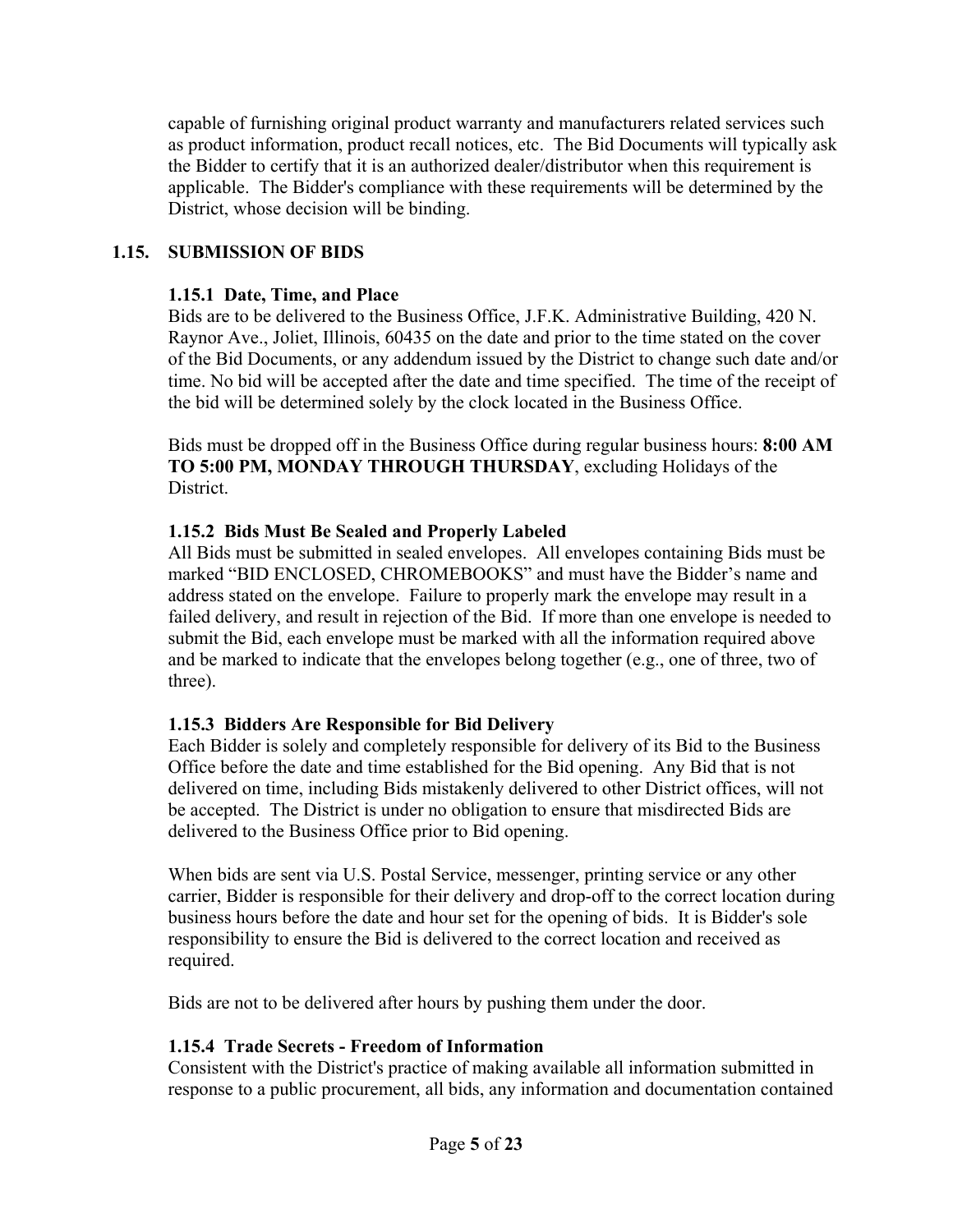therein, any additional information or documentation submitted to the District as part of this solicitation, and any information or documentation presented to District as part of negotiation of a contract or other agreement may be made publicly as required by law.

However, Bidders may designate those portions of a Bid which contain trade secrets or other proprietary data ("Data") which Bidder desires remain confidential.

To designate portions of a Bid as confidential, Bidder must:

A. Mark the cover page as follows: "This bid includes trade secrets or other proprietary data."

B. Mark each sheet or Data to be restricted with the following legend: "Confidential: Use or disclosure of data contained on this sheet is subject to the restriction on the title page of this bid."

Indiscriminate labeling of material as "Confidential" may be grounds for deeming a bid as non-responsive.

All Bids submitted to the District are subject to the Freedom of Information Act. The District will make the final determination as to whether information, even if marked "confidential," will be disclosed pursuant to a request under the Freedom of Information act or valid subpoena. Bidder agrees not to pursue any cause of action against the District with regard to disclosure of information.

# **1.16. WITHDRAWAL OF BIDS**

Bidders may withdraw their Bid at any time prior to the date and time for Bid opening. Requests for withdrawal must be made in writing on the Bidder's letterhead to the Business Office. Bidders must make their own arrangements for the return of their Bids.

# **1.17. BID OPENING**

Bids will be opened and read publicly in the Business Office immediately after the deadline for the submission of Bids has passed. Announcement of the Bids and the apparent low Bidder are neither final nor binding. All Bids and Bid Documents are subject to review by the Business Office to determination the lowest responsive and responsible bidder and whether a contract will be awarded.

# **1.18. EFFECTIVE TERM OF BID**

Unless a Bid is expressly rejected by the District, all Bids will remain in effect for sixty (60) days subsequent to the Bid opening. The District may request that Bidders extend the effective period of their Bids. Such requests shall be in writing, and will require the Bidders' written consent to the extension.

Bidder may not withdraw or cancel or modify its Bid for a period of sixty (60) calendar days after the advertised closing time for the receipt of Bids.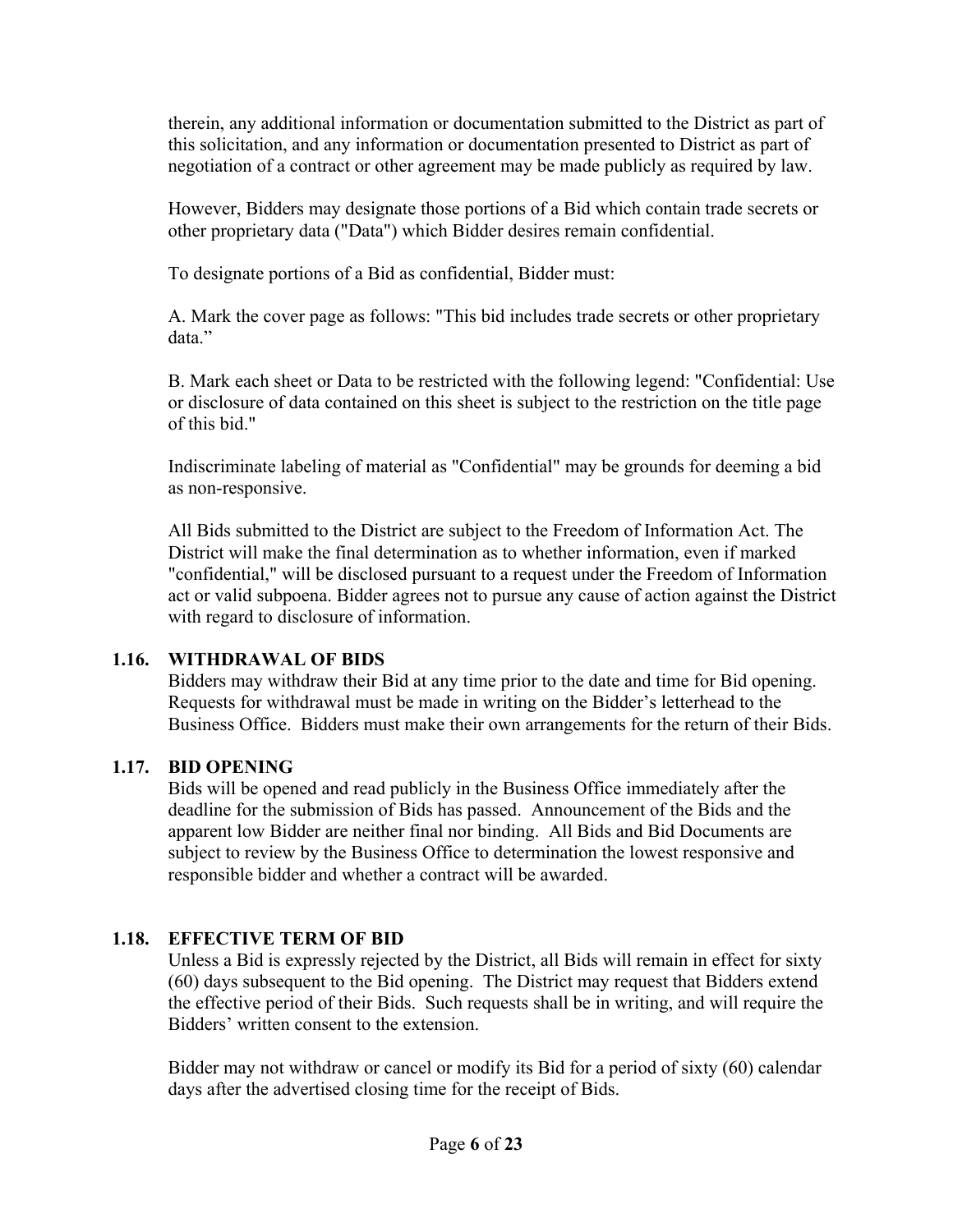### **1.19. EVALUATION OF BIDS**

#### **1.19.1 Base Bid and Alternate Bids**

Bids will be evaluated based on the Total Bid Price for CHROMEBOOKS as listed in the Bid Proposal Form. Alternates, if any, may be awarded individually or awarded to the successful Base bidder.

#### **1.19.2 Determination of Responsiveness**

The District will review Bids to determine whether they conform to the requirements of the Bid Documents.

#### **1.19.3 Must Bid All Line Items**

The Bidder must bid all Line Items set forth on the Proposal Pages, except to the extent that the Specification expressly allows otherwise. Bids submitted to the contrary will be considered incomplete and as a result, will be rejected as being non-responsive to this requirement.

Per the Basis of Award, if Contract(s) will be awarded per Group, Bidders must bid all items within a Group, except to the extent that the Specification expressly allows otherwise, but Bidders are not required to bid all Groups. Bids submitted to the contrary will be considered incomplete and as a result, will be rejected as being non-responsive to this requirement.

#### **1.19.4 Mathematical Calculations**

The District reserves the right to make corrections, after receiving the bids, to any clerical error apparent on the face of the bid, including but not limited to obviously incorrect units or misplaced decimal points, or arithmetic errors. In the event that comparison of the Bidder's "Unit Price" and "Total Price" submitted for any line item reveals a calculation error, the Unit Price will prevail.

#### **1.20. AWARD**

The District will evaluate bids and will award a contract to the lowest responsive and responsible bidder whose bid, conforming to the solicitation and specifications will be most advantageous to the District. Determination of the lowest responsible bidder conforming to the solicitation shall not be restricted to the price quotation alone, but will include such other factors (where applicable) as (a) adherence to all conditions and requirements of the technical specifications; (b) price; (c) qualifications of the bidder, including past performance, financial responsibility, general reputation, experience, service capabilities, and facilities; (d) delivery or completion date; (e) product appearance, workmanship, finish, taste, feel, overall quality, and results of product testing; (f) maintenance costs and warranty provisions; (g) repurchase and residual value; and (h) other such related items. The District is interested in obtaining the best overall value and reserves the right to make a selection based on its judgement of the bid that is best suited for the purpose intended. The District may (1) reject any or all bids, (2) accept other than the lowest bidder, and (3) waive informalities or minor irregularities in bids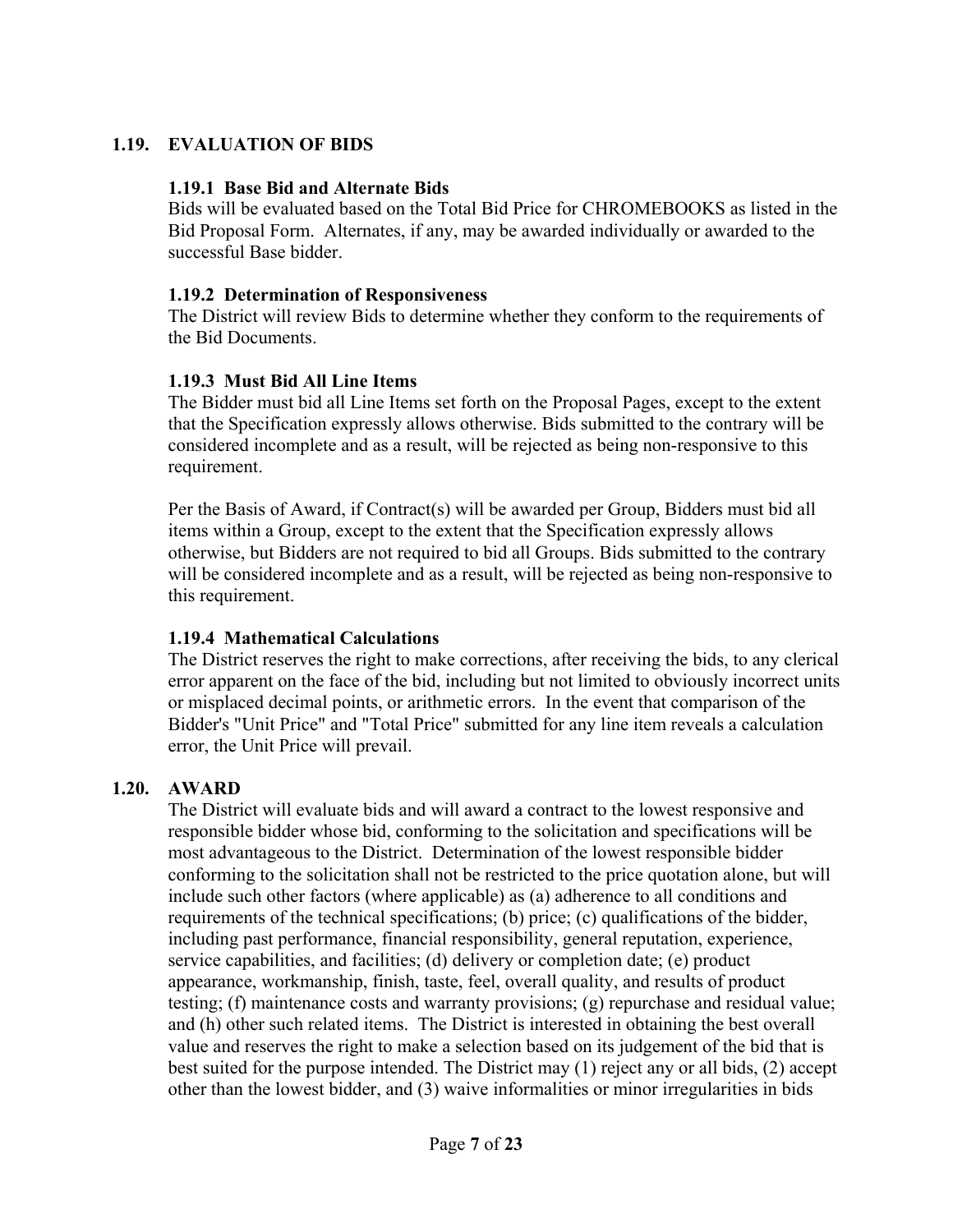received. The District may accept any item or group of items of an offer, unless the bidder qualifies bid by specific limitations. The District reserves the right to determine the lowest responsible bidder on the basis of an individual item, groups of items, or in any way determined to be in the best interests of the District. A written award or acceptance of a bid mailed or otherwise or otherwise furnished to the successful Bidder within the time for acceptance specified in the bid shall result in a binding contract without further action by either party.

# **II. STANDARD TERMS AND CONDITIONS**

### **2.1. SEVERABILITY**

The invalidity, illegality, or unenforceability of any one or more phrases, sentences, clauses, or sections in this Contract does not affect the remaining portions of this Contract.

### **2.2. ENTIRE CONTRACT**

The Contract Documents constitute the entire agreement between the parties and may not be modified except by the subsequent written agreement of the parties.

### **2.3 ASSIGNMENT**

Contractor shall not assign, transfer, convey, sublet, or otherwise dispose of its contract or its right, title or interest therein, or its power to execute such contract, to any other person, firm or corporation, without the previous written consent of the District, but in no case shall such consent relieve the Contractor from its obligation, or change the terms of the Contract. The Contractor must notify the District, in writing, of the name of any proposed assignee and the reason for the assignment; consent to which is solely in the District's discretion.

# **2.4 SUBCONTRACTING**

No part of the goods, work, or services to be provided under this Contract may be subcontracted without the prior written consent of the District; but in no case will such consent relieve the Contractor from its obligations, or change the terms of the Contract. The Contractor must notify the District of the names of all Subcontractors to be used and shall not employ any that the District has not approved. Prior to proposing the use of a certain Subcontractor, the Contractor must verify that neither the Subcontractor nor any of its owners is debarred from or otherwise ineligible to participate on District contracts.

Subcontracting of the services or work or any portion of the Contract without the prior written consent of the District is null and void. Further, the Contractor will not make any substitution of a previously approved Subcontractor without the prior written consent of the District; any substitution of a Subcontractor without the prior written consent of the District is null and void.

The Contractor will only subcontract with competent and responsible Subcontractors. If, in the judgment of the District, any Subcontractor is careless, incompetent, violates safety or security rules, obstructs the progress of the services or work, acts contrary to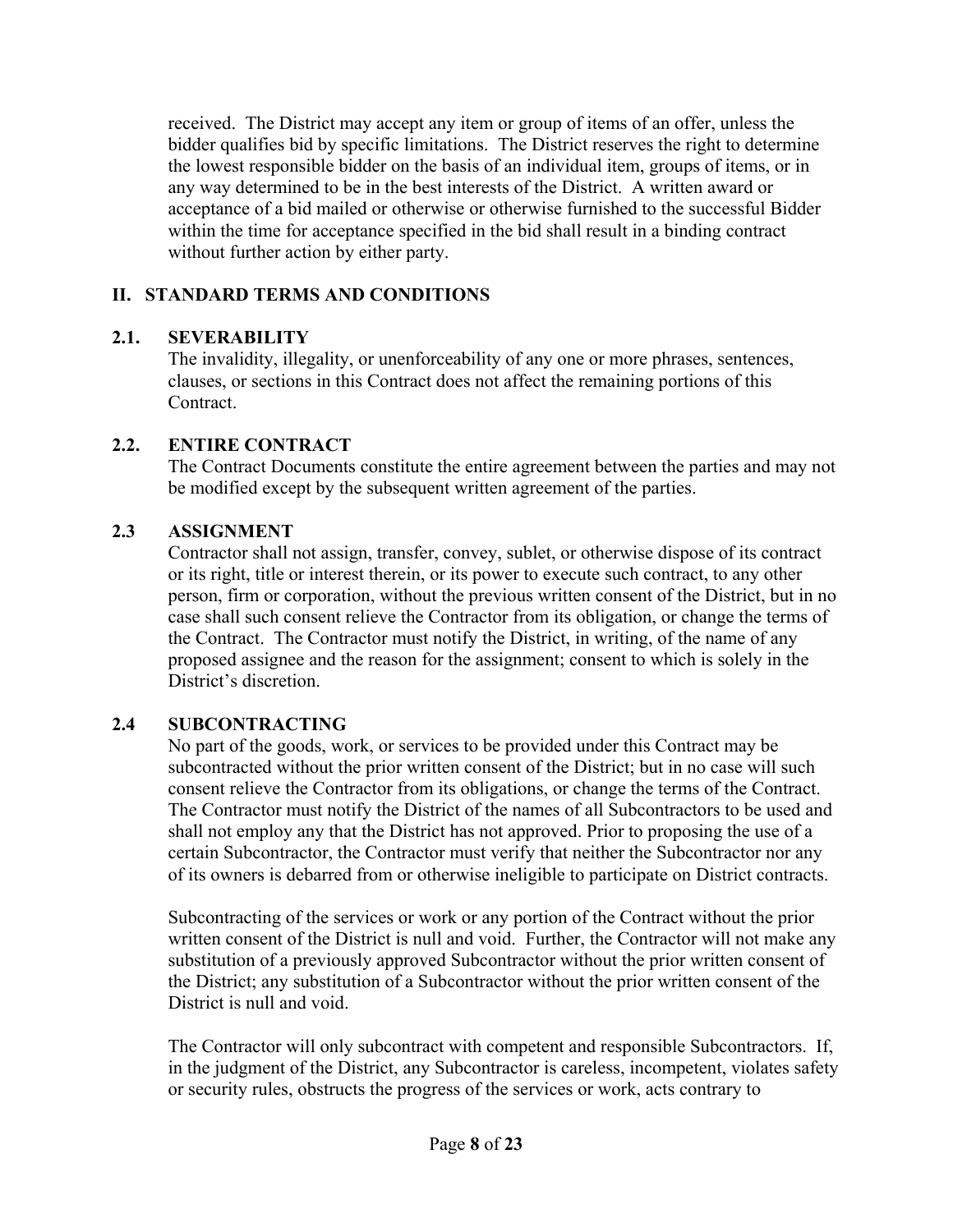instructions, acts improperly, is not responsible, is unfit, is incompetent, violates any laws applicable to this Contract, or fails to follow the requirements of this Contract, then the Contractor will, immediately upon notice from District, discharge or otherwise remove such Subcontractor and propose an acceptable substitute for District approval.

# **2.5. GOVERNING LAW AND JURISDICTION**

This Contract will be governed in accordance with the laws of the State of Illinois, without regard to choice of law principles. In State court, venue shall be in the County of Will. If in Federal Court, the Contractor hereby irrevocably submits, and will cause its Subcontractors to submit, to the original jurisdiction of Federal courts located within the County of Cook, State of Illinois.

# **2.6. INDEPENDENT CONTRACTOR**

This Contract is not intended to and does not constitute, create, give rise to, or otherwise recognize a joint venture, partnership, corporation or other formal business association or organization of any kind between Contractor and the District. The rights and the obligations of the parties are only those set forth in this Contract. Contractor must perform under this Contract as an independent contractor and not as a representative, employee, agent, or partner of the District.

# **2.7. AMENDMENTS**

Following Contract award, no change, amendment, or modification of the Contract Documents or any part thereof, is valid unless stipulated in writing and signed by the Contractor and the District, unless specifically allowed for by the Contract Documents.

# **2.8. INDEMNITY**

Contractor must defend, indemnify, keep and hold harmless the District, its officers, representatives, elected and appointed officials, agents and employees from and against any and all Losses (as defined below), including those related to: injury, death or damage of or to any person or property; any infringement or violation of any property right (including any patent, trademark or copyright); failure to pay or perform or cause to be paid or performed Contractors covenants and obligations as and when required under this Contract or otherwise to pay or perform its obligations to any subcontractor; the District's exercise of its rights and remedies under this Contract; and injuries to or death of any employee of Contractor or any subcontractor under any workers compensation statute.

"Losses" means, individually and collectively, liabilities of every kind, including monetary damages and reasonable costs, payments and expenses (such as, but not limited to, court costs and reasonable attorneys' fees and disbursements), claims, demands, actions, suits, proceedings, fines, judgments or settlements, any or all of which in any way arise out of or relate to the negligent or otherwise wrongful errors, acts, or omissions of Contractor, its employees, agents and subcontractors.

At the District's option, Contractor must defend all suits brought upon all such Losses and must pay all costs and expenses incidental to them, but the District has the right, at its option, to participate, at its own cost, in the defense of any suit, without relieving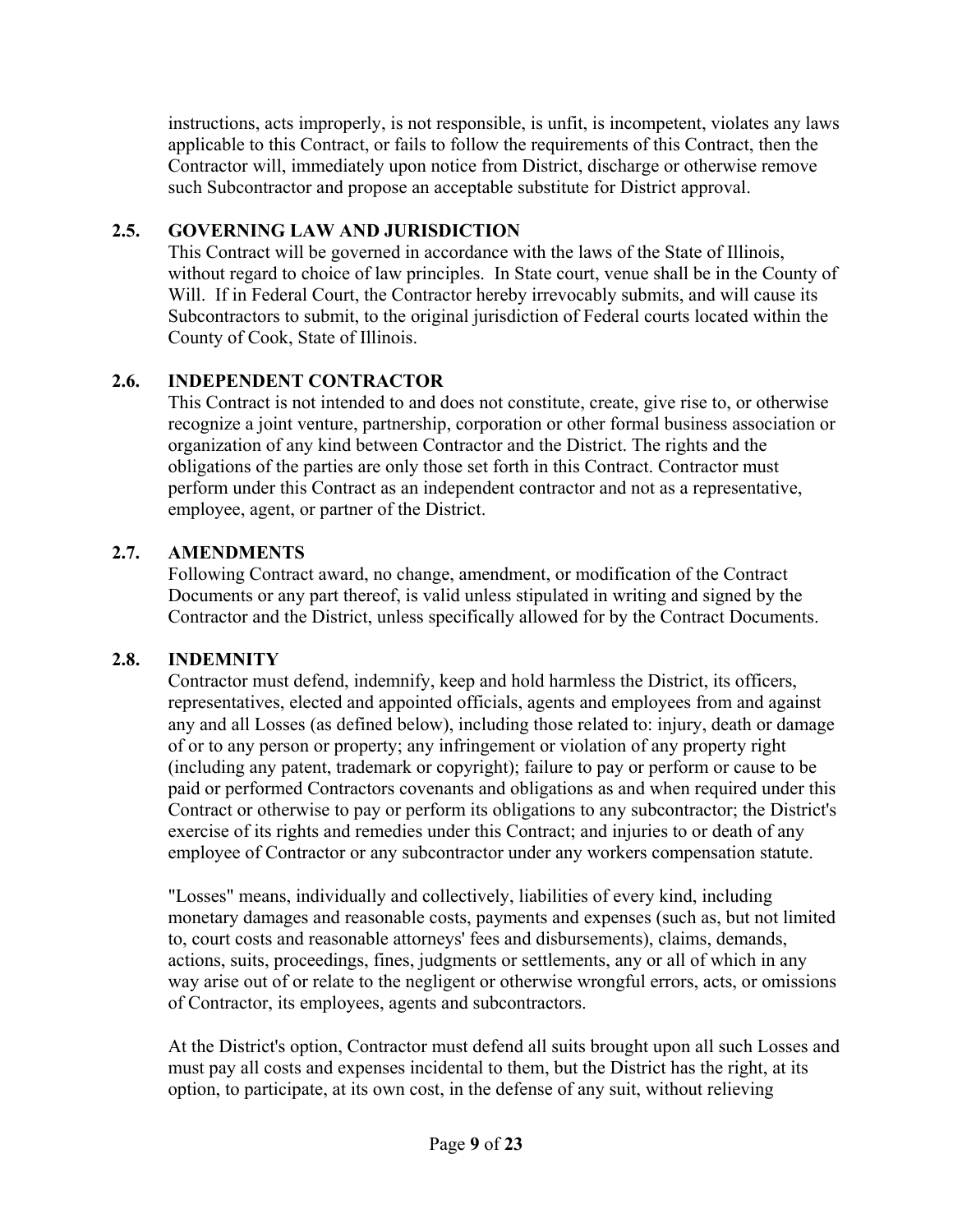Contractor of any of its obligations under this Contract. Any settlement must be made only with the prior written consent of the District, if the settlement requires any action on the part of the District.

The indemnities in this section survive expiration or termination of this Contract for matters occurring or arising during the term of this Contract or as the result of or during the Contractor's performance of work or services beyond the term. Contractor acknowledges that the requirements set forth in this section to indemnify, keep and save harmless and defend the District are apart from and not limited by the Contractor's duties under this Contract, including the insurance requirements set forth in the Contract.

# **2.9. INSURANCE TO BE PROVIDED- SERVICE CONTRACTS**

The Contractor must provide and maintain at Contractor's own expense, until Contract completion and during the time period following completion if Contractor is required to return and perform any additional work, the insurance coverages and requirements specified below, insuring all operations related to the Contract.

All insurance required under this contract shall be carried with an insurer licensed to do business in the State of Illinois and acceptable to the District.

# **2.9.1. WORKERS COMPENSATION AND EMPLOYERS LIABILITY**

Workers Compensation Insurance, as prescribed by applicable law covering all employees who are to provide work under this Contract and Employers Liability coverage with limits of not less than \$ 1,000,000 each accident, illness or disease.

# **2.9.2. COMMERCIAL GENERAL LIABILITY (PRIMARY AND UMBRELLA)**

Commercial General Liability Insurance or equivalent with limits of not less than \$2,000,000 per occurrence for bodily injury, personal injury, and property damage liability. Coverages must include the following: All premises and operations, products/completed operations, explosion, collapse, underground, separation of insureds, defense, and contractual liability. The District is to be named as an additional insured on a primary, non-contributory basis for any liability arising directly or indirectly from the work.

Subcontractors performing work for the Contractor must maintain limits the same limits of liability with the same terms herein.

# **2.9.3. AUTOMOBILE LIABILITY (PRIMARY AND UMBRELLA)**

When any motor vehicles (owned, non-owned and hired) are used in connection with work to be performed, the Contractor must provide Automobile Liability Insurance with limits of not less than \$2,000,000 per occurrence for bodily injury and property damage. The District is to be named as an additional insured on a primary, non-contributory basis.

Subcontractors performing work for the Contractor must maintain limits the same limits of liability with the same terms herein.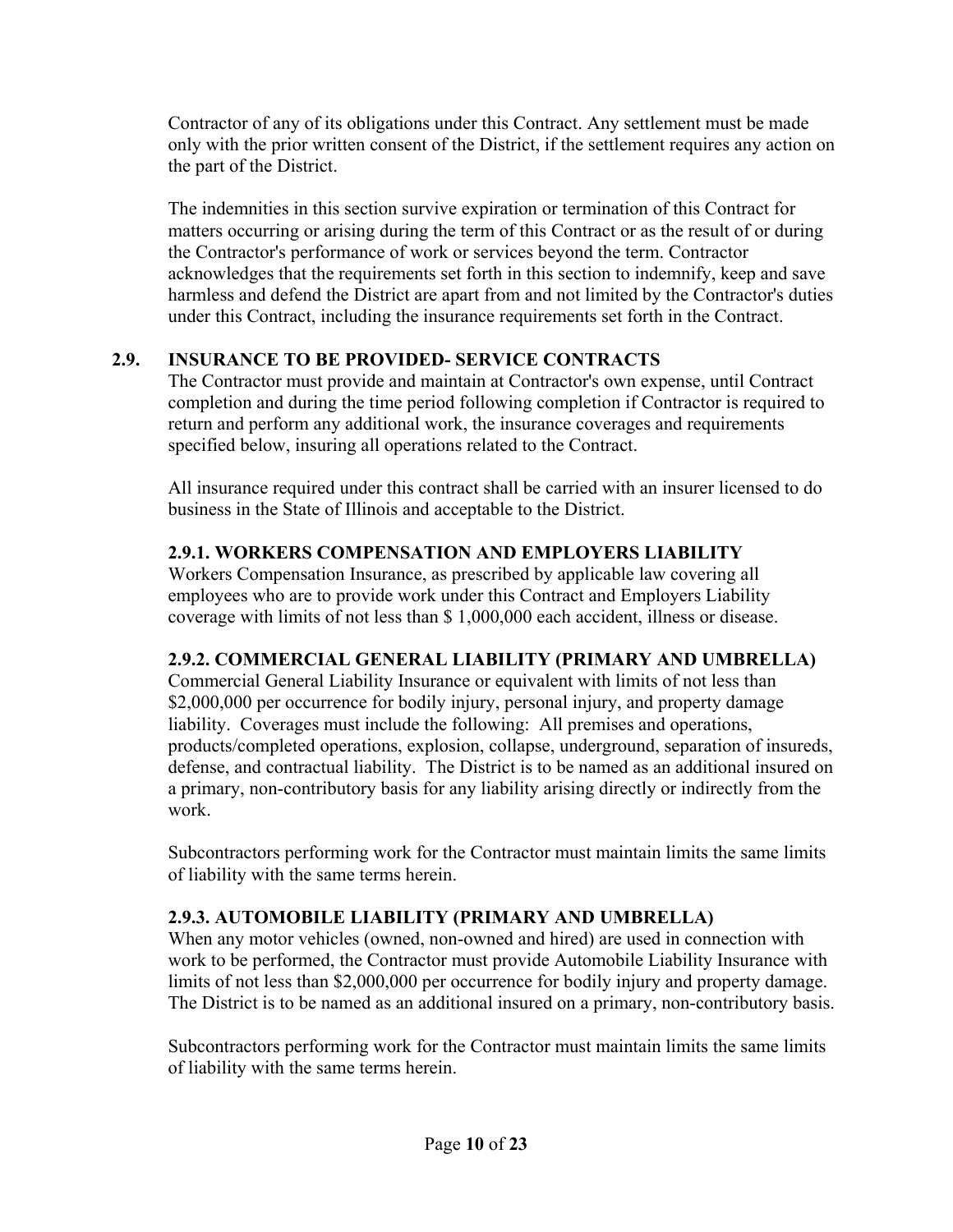### **2.9.4. UMBRELLA COVERAGE**

Umbrella excess liability coverage with limits of not less than \$5,000,000.

### **2.9.5. ADDITIONAL REQUIREMENTS**

The Contractor must furnish to Assistant Superintendent for Business and Financial Services, Joliet Public Schools District 86, 420 N. Raynor Ave. Joliet, IL 60435, original Certificates of Insurance, or such similar evidence, to be in force on the date of this Contract, and Renewal Certificates of Insurance, or such similar evidence, if the coverages have an expiration or renewal date occurring during the term of this Contract. The Contractor must submit evidence of insurance prior to Contract award. The receipt of any certificate does not constitute agreement by the District that the insurance requirements in the Contract have been fully met or that the insurance policies indicated on the certificate are in compliance with all Contract requirements. The failure of the District to obtain certificates or other insurance evidence from Contractor is not a waiver by the District of any requirements for the Contractor to obtain and maintain the specified coverages.

The Contractor shall advise all insurers of the Contract provisions regarding insurance. Non-conforming insurance does not relieve Contractor of the obligation to provide insurance as specified herein. Nonfulfillment of the insurance conditions may constitute a violation of the Contract, and the District retains the right to stop work until proper evidence of insurance is provided, or the Contract may be terminated.

The Contractor must provide for 60 days prior written notice to be given to the District in the event coverage is substantially changed, canceled, or non-renewed.

Any deductibles or self-insured retentions on referenced insurance coverages must be borne by Contractor.

The Contractor hereby waives and agrees to require their insurers to waive their rights of subrogation against the District, its employees, elected officials, agents, or representatives.

The coverages and limits furnished by Contractor in no way limit the Contractor's liabilities and responsibilities specified within the Contract or by law.

Any insurance or self-insurance programs maintained by the District do not contribute with insurance provided by the Contractor under the Contract.

The required insurance to be carried is not limited by any limitations expressed in the indemnification language in this Contract or any limitation placed on the indemnity in this Contract given as a matter of law.

If Contractor is a joint venture or limited liability company, the insurance policies must name the joint venture or limited liability company as a named insured.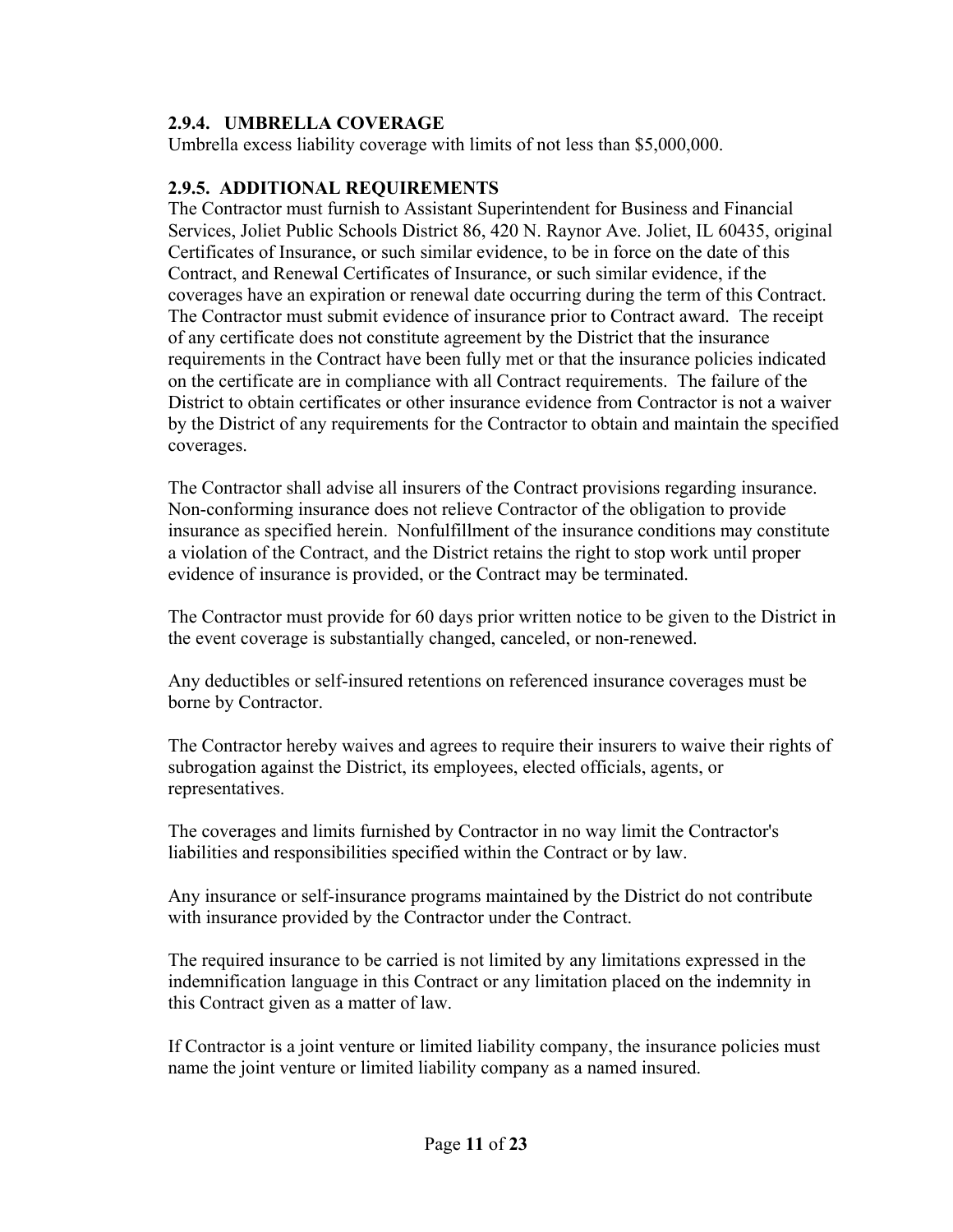The Contractor must require all subcontractors to provide the insurance required herein, or Contractor may provide the coverages for subcontractors. All subcontractors are subject to the same insurance requirements of Contractor unless otherwise specified in this Contract.

If Contractor or subcontractor desires additional coverages, the party desiring the additional coverages is responsible for the acquisition and cost.

### **2.10. ADDITIONAL INSURED**

Successful bidder must provide certificate of insurance adding Joliet Public Schools District 86 as an additional named insured on a primary noncontributory basis, with waiver of subrogation.

All insurance required under this contract shall be carried with an insurer licensed to do business in the State of Illinois and acceptable to the District.

Limits of liability to be no less than:

| General Liability           | $2,000,000$ per occurrence |
|-----------------------------|----------------------------|
| Commercial Auto             | $2,000,000$ per occurrence |
| <b>Workers Compensation</b> | 1,000,000                  |
| Umbrella Liability          | 5,000,000                  |

# **2.11. COMPLIANCE WITH ALL LAWS**

# **2.11.1. GENERAL**

Contractor must observe and comply with all applicable federal, state, county and municipal laws, statutes, regulations, codes, ordinances and executive orders, in effect now or later and as amended whether or not they appear in the Contract Documents.

Provisions required by law, ordinances, rules, and regulations to be inserted in the Contract are deemed inserted in the Contract whether or not they appear in the Contract.

Contractor must pay all taxes and pay for and obtain all permits, licenses, certificates, fees and other authorizations required in connection with the performance of its obligations hereunder, and Contractor must require all Subcontractors to also do so. Failure to do so is an event of default and may result in the termination of this Contract.

#### **2.11.2. NON-DISCRIMINATION**

No Contractor who is the recipient of the District's funds, or proposes to perform any work or furnish any goods under this agreement shall discriminate against any worker, employee or applicant or any member of the public because of religion, race, sex, color,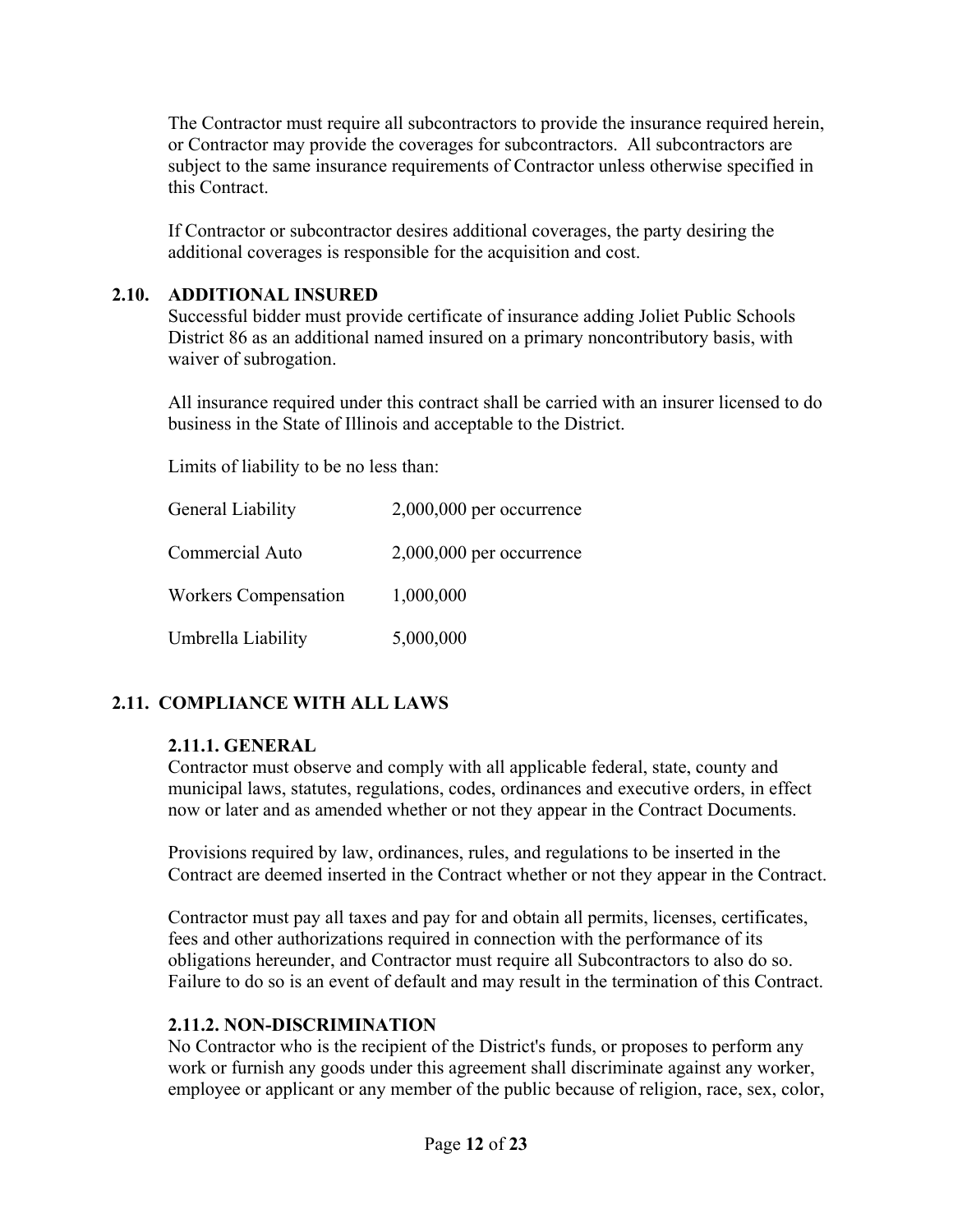or national origin, nor otherwise commit an unfair employment practice. Contractor further agrees that this article will be incorporated by the Contractor in all contracts entered into with suppliers of materials or services, contractors and subcontractors and all labor organizations, furnishing skilled, unskilled, and craft union skilled labor, or who may perform any such labor or services in connection with this contract. The Contractor and all subcontractors employed under the contract shall comply with all applicable provisions of the Illinois Human Rights Act (775 ILCS 5/1-10).

# **2.11.3 COMPLIANCE WITH ENVIRONMENTAL LAWS**

Any noncompliance, by Contractor or any Subcontractor, with any Environmental Law during the time that this Contract is effective is an event of default, regardless of whether the noncompliance relates to performance of this Contract. This includes without limitation any failure by Contractor or any Subcontractor to keep current, throughout the term of this Contract, all insurance certificates, permits and other authorizations of any kind that are required, directly or indirectly, by any Environmental Law.

# **2.12. COLLUSIVE BIDDING**

The bidder certifies that its bid is made without any previous understanding, agreement or connection with any person, firm, or corporation, making bid for the same project, and is in all respects fair, without outside control, collusion, fraud, or otherwise illegal action.

# **2.13. THIS SECTION INTENTIONALLY LEFT BLANK**

# **2.14. SATISFACTORY COMPLIANCE WITH SPECIFICATION**

The submission of a bid by the Contractor will be construed as an indication that they are fully informed as to the extent and character of the supplies, materials, or equipment required and can furnish the same satisfactorily in compliance with the specifications.

# **2.15. RESPONSIBILITY FOR HAZARD CLEAN UP**

It shall be the responsibility of the bidder to pay all costs incurred from a cleanup associated with an environmental hazard created by way of release, spill, leak or other means of contamination caused by the actions of the bidder.

# **2.16. SAFETY REQUIREMENTS**

- 2.16.1. The contractor and all persons and subcontractors employed by him will comply with all applicable OSHA regulations.
- 2.16.2. Work areas shall remain broom clean and free from obstruction.

# **2.17. WARRANTY**

- 2.17.1 The Contractor shall warrant that the new equipment, material and workmanship is free from any defect for a period of one year from the date of final acceptance or the date of beneficial occupancy by the Owner, whichever comes first, unless the equipment manufacturer's warranty extends beyond one year.
- 2.17.2 Extended manufacturer's warranties shall clearly state the start date of the extended warranty, the length of the extended warranty, and detailed information as to exactly what is covered by the extended warranty.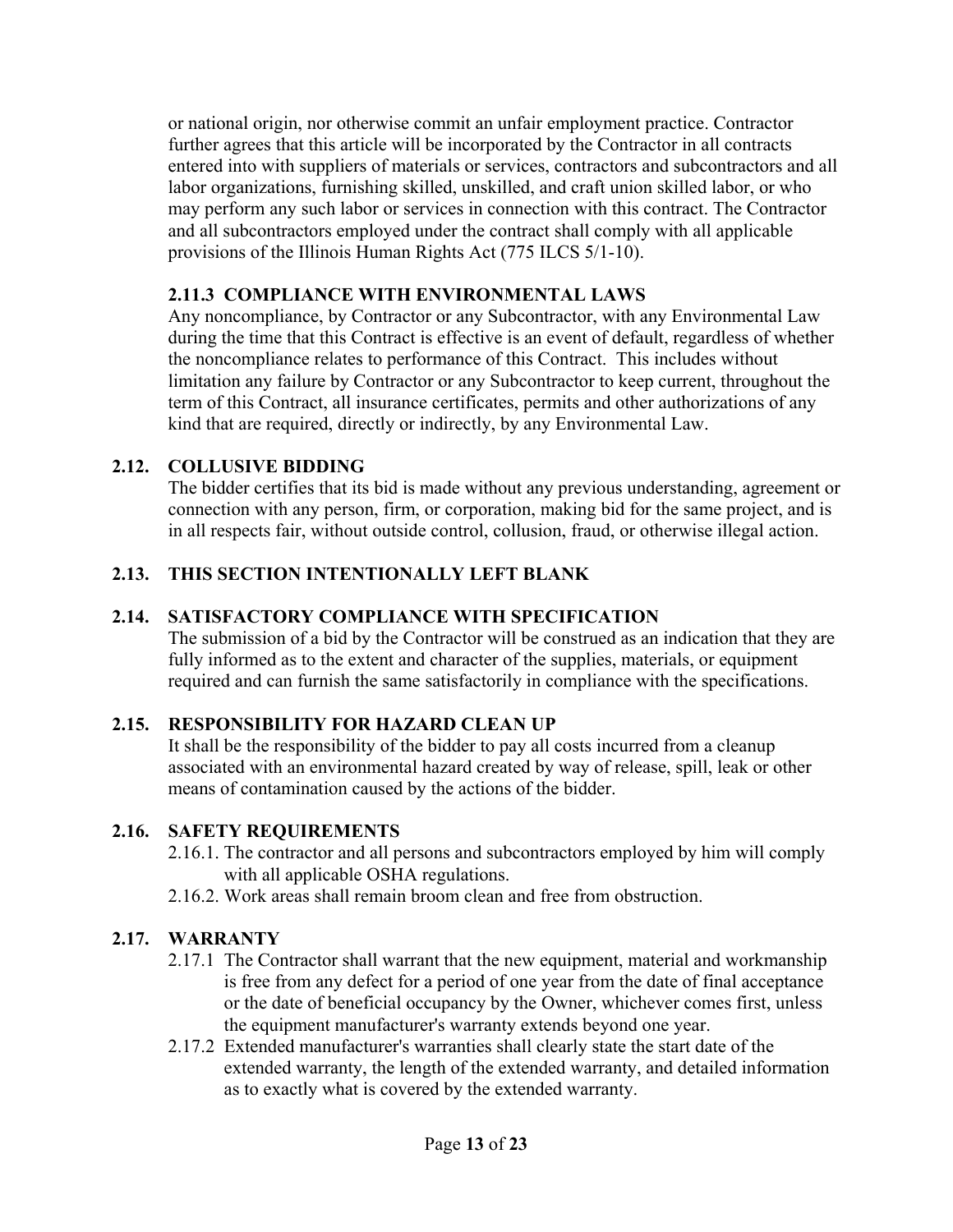2.17.3. The Contractor will respond without delay when notified of any such defect in equipment, material or workmanship, and shall correct the defect as quickly as possible.

# **2.18. NOTICE TO PROCEED – SERVICE CONTRACTS**

The District will issue a Notice to proceed to the Contractor after receipt of the required insurance certificate, schedule and other pertinent items. The Contractor shall not commence any work at the job site until the Notice to Proceed has been issued and the school principals have been notified in advance of the commencement of work.

# **2.19. CANCELLATION**

In the event that the Contractor at any time fails to comply with any of the terms or conditions set forth in this agreement, or should the District determine that the Contractor is in any other way unfit, unqualified, or unable to perform, the District shall give ten (10) days' notice in writing to the said contractor. In the event the Vendor does not remedy such failures within ten (10) days from the receipt of such notice the agreement may be terminated.

Furthermore, if the District must contract the service of others because of failure of the Vendor to provide such services under this contract, the Vendor shall assume all costs incurred by the District. All qualified bidders recognize that time is of the essence. In the event that the Contract is awarded to the lowest responsible bidder and that successful bidder cannot or fails to deliver by July 31, 2022, the District reserves the right to select the next lowest responsible bidder who can timely deliver the goods required.

# **2.20. SCHEDULE**

- 2.20.1 All work described in this document shall be completed as quickly as possible after issuance of the Notice to Proceed.
- 2.20.2 The contractor shall submit a written schedule of the work to the District for review and approval no later than (5) five days after approval. The contractor and the District must agree on the schedule prior to the commencement of any work.
- 2.20.3 The contractor will be responsible for providing additional resources as necessary to maintain the agreed upon schedule.

# **2.21. GENERAL GUARANTY**

The Contractor shall save the District, its agents and employees harmless from liability of any nature or kind for the use of any copyrighted or uncopyrighted composition, secret process, patented or unpatented, invention, article or appliance furnished or used in the performance of the contract which the contractor is not the patentee, assignee, licensee or owner.

# **2.22. WORK PERFORMED ON DISTRICT PROPERTY**

Contractor's personnel will exercise safe and sound business practices with the skill, care, and diligence normally shown by professional technicians employed in the type of services required under this Contract.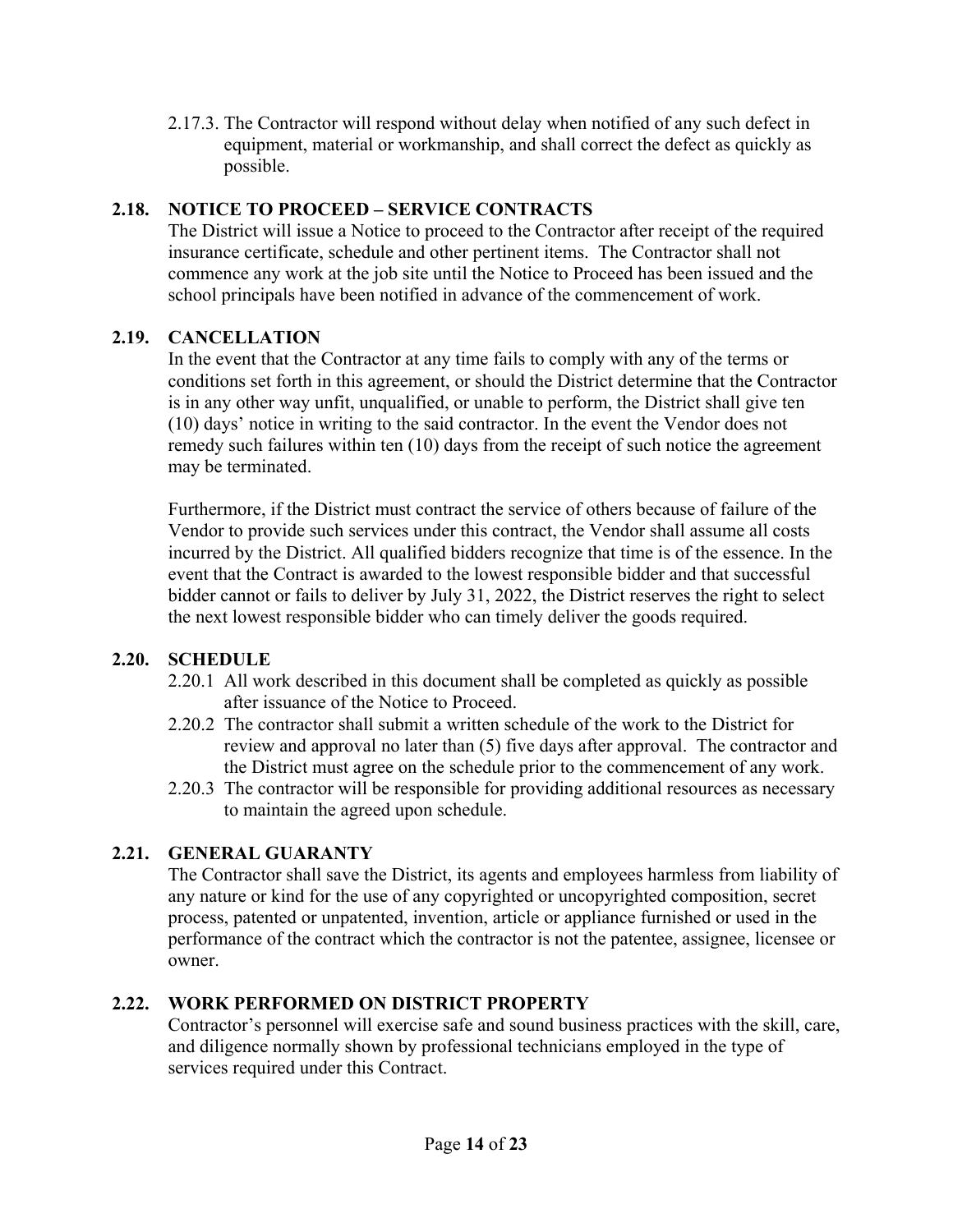### **2.23. CLEAN UP**

Contractor must, during the performance of services, remove and dispose of all materials the resultant dirt and debris on a daily basis and keep the work site(s) and adjacent premises in a clean condition satisfactory to the District. Upon completion of the work activities, the Contractor must remove all materials, tools and machinery and restore the site to the same general condition that existed prior to the commencement of its operations.

### **III. SCOPE OF WORK AND SPECIFICATIONS CHROMEBOOKS**

#### **3.1 GENERAL**

These specifications are for CHROMEBOOKS for Joliet Public Schools District 86, 420 N. Raynor Ave., Joliet, Illinois, 60435.

#### **3.2 RESPONSIBILITY FOR WORK**

As part of the Work, the Contractor shall furnish and assume full responsibility for everything required for the orderly progress and proper execution and completion of the Work.

### **3.3 NO CONFLICT**

Contactor shall not have any public or private interest and shall not acquire directly or indirectly any such interest which conflicts in any manner with the performance of its services under this Contract.

#### **3.4 LICENSED**

Contractor shall employ only persons duly licensed by the State of Illinois to perform the Work required under this Contract for which applicable Illinois Law requires a license.

# **3.5 NO GUARANTEE OF WORK**

The District provides no guarantee of work. Award of a contract does not prevent the District from obtaining the services of another Contractor for any other project if the District so desires and/or is in the public interest to do so.

#### **3.6 SCOPE**

The following describes and specifies the scope of work/services related to the CHROMEBOOKS bid.

#### **3.6.1 Quantity of Chromebooks**

The types and quantity of Chromebooks shall be as set forth in Exhibit A, JOLIET PUBLIC SCHOOLS DISTRICT 86 QUANTITY OF CHROMEBOOK BID PROPOSAL FORM. Bidders shall bid both a total dollar amount for all quantities in Exhibit A and a unit price for any additional Chromebooks that may be required for the District. All Chromebooks provided for in Exhibit A shall be delivered to JFK Administration Center, 420 N. Raynor Ave., Joliet, IL 60435.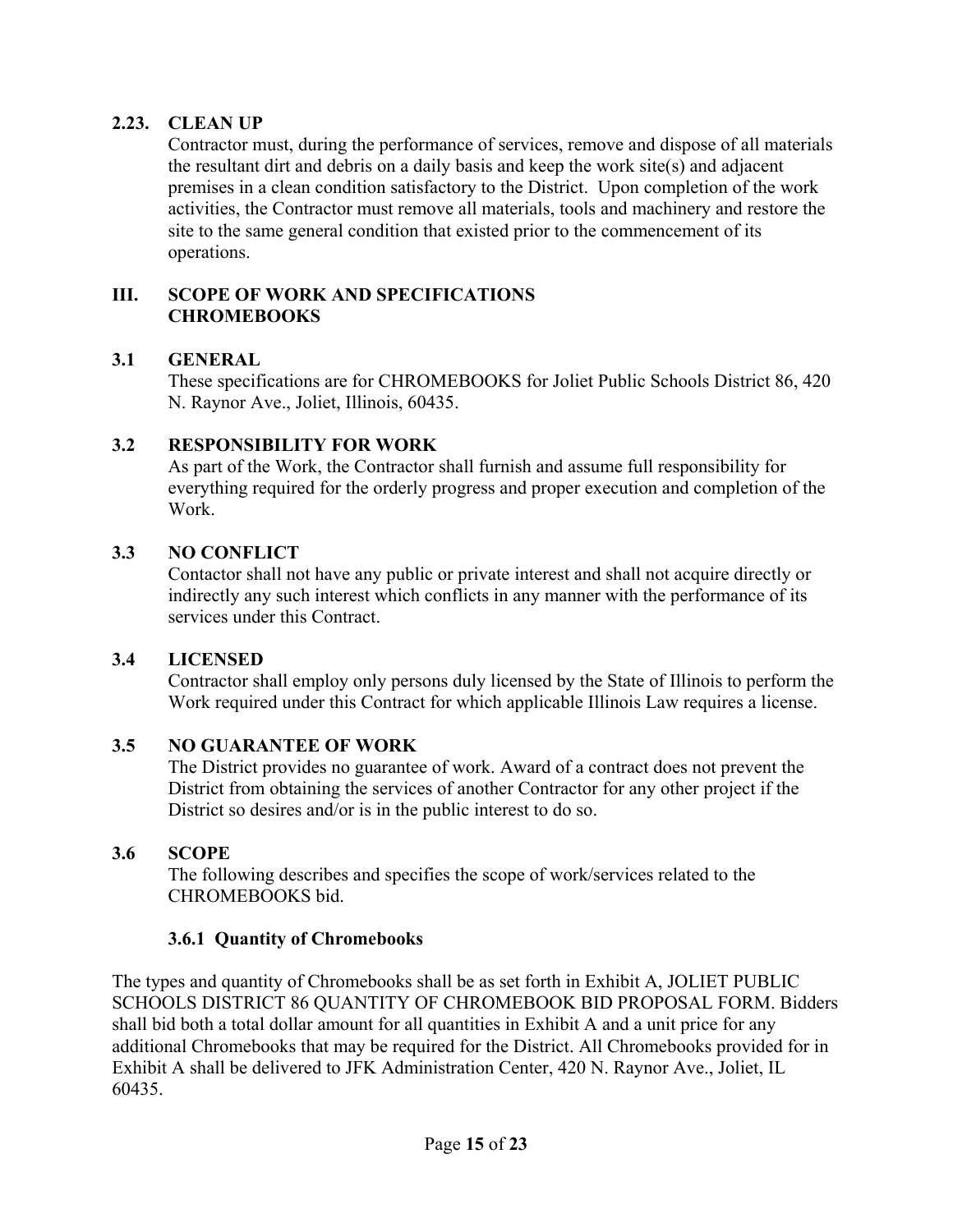### **3.7. BASE RATE**

Vendors are to indicate total costs based on the materials/equipment to be provided.

# **3.8. DELIVERY**

The work for CHROMEBOOKS shall be coordinated with the Chief Officer of Technology and Innovation, John Armstrong; (815) 740-3196.

### **3.9. COMPLETE BID**

The bid proposals presented must include all costs associated with purchase of the products/services indicated. The winning bidder will not be reimbursed beyond the amount indicated on Exhibit A.

### **3.10. PAYMENT FOR SERVICES**

Payment for services under this contract shall be invoiced by the successful bidder subsequent to delivery and completion of all work.

# **3.11. CONTRACT TERM**

The contract shall commence on July 13, 2022 and end on the earlier of delivery of all goods detailed in Exhibit A or July 31, 2022.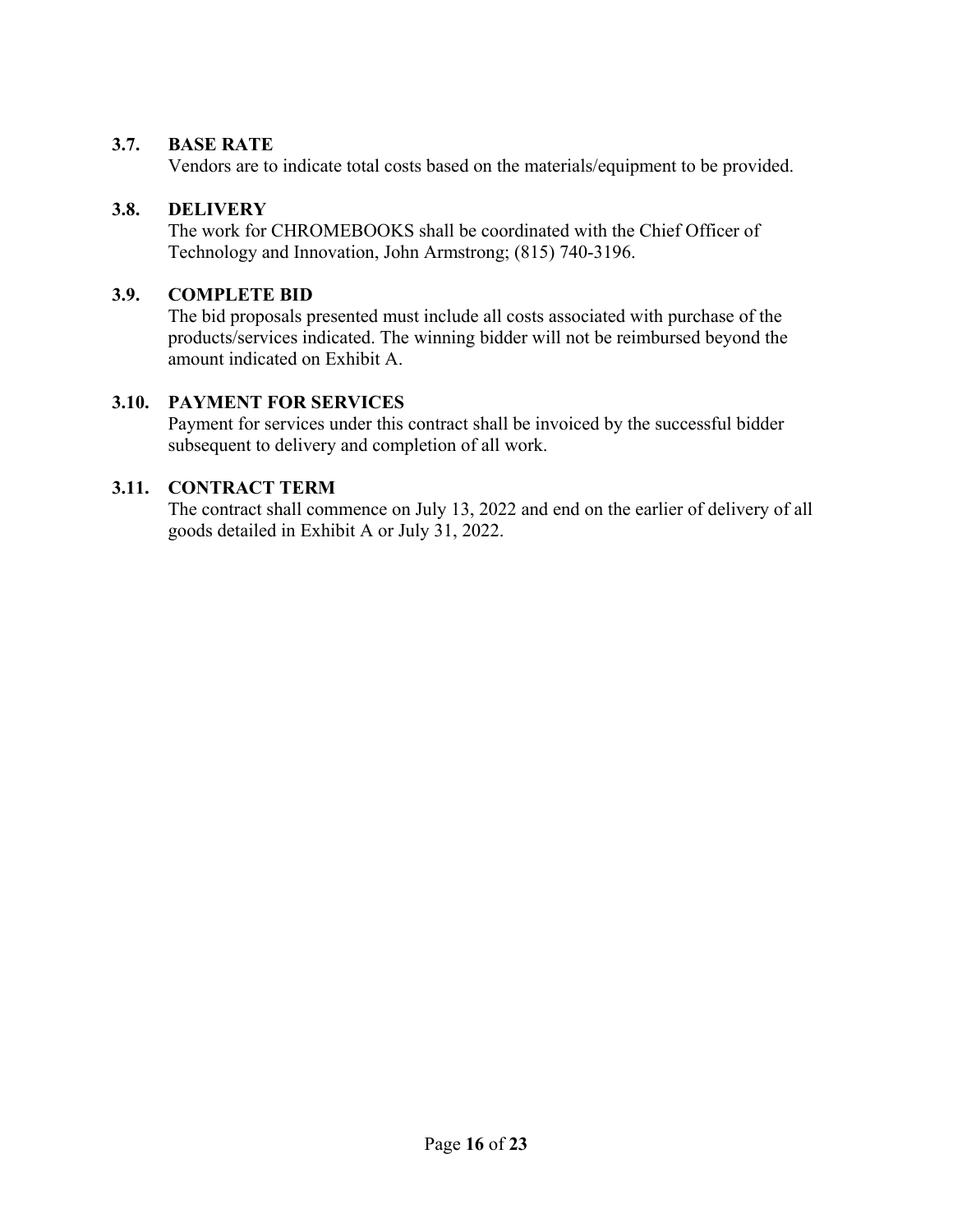### **EXHIBIT A**

#### **JOLIET PUBLIC SCHOOLS DISTRICT 86 CHROMEBOOKS**

### **BID PROPOSAL FORM (1 OF 3 PAGES)**

After having read all the specifications and understanding the same, I hereby submit the following proposal for the purchase and application of CHROMEBOOKS for Joliet Public Schools District 86 in accordance with said BID DOCUMENTS.

FORMS TO BE COMPLETED:

- 1. EXHIBIT A BID PROPOSAL FORM
- 2. EXHIBIT B- STATEMENT OF ETHICS CERTIFICATION: Complete and attach.
- 3. EXHIBIT C CERTIFICATE OF ELIGIBILITY TO BID: Complete and attach.
- 4. EXHIBIT D CERTIFICATE OF COMPLIANCE WITH ILLINOIS DRUG-FREE WORKPLACE ACT: Complete and attach.
- 5. EXHIBIT E- SEXUAL HARASSMENT CERTIFICATION: Complete and attach.
- 6. EXHIBIT F- CRIMINAL BACKGROUND CERTIFICATION: Complete and attach.

RECEIPT OF ADDENDUM: If addenda are issued and received, acknowledge below.

Addenda #1: <br>Addenda #2:

Addenda #3: <br>Addenda #4:

NOTE: UNSIGNED BIDS WILL NOT BE ACCEPTED

If this bid is accepted, the undersigned offers and agrees to furnish all goods and services upon which prices are quoted, at the price and times stated, and subject to all conditions recorded on this proposal.

#### SIGNED FOR THE FIRM:

| BY:             | DATE:             |
|-----------------|-------------------|
| TITLE:          | <b>FIRM NAME:</b> |
| PHONE:          | FAX:              |
| <b>ADDRESS:</b> |                   |
| CITY:           | STATE:<br>ZIP:    |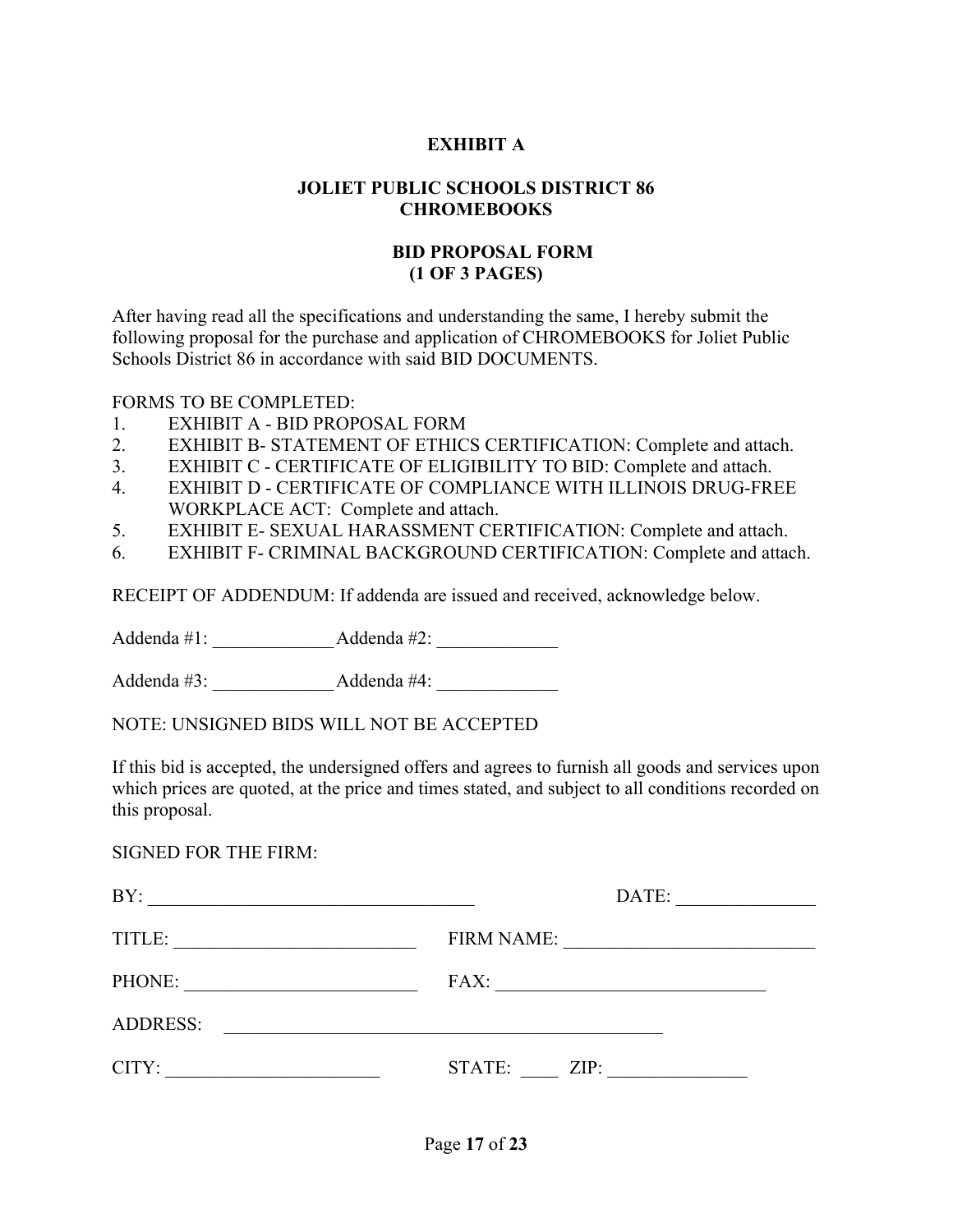### **EXHIBIT A**

#### **JOLIET PUBLIC SCHOOL DISTRICT 86 CHROMEBOOKS**

# **Chromebook Minimum Specifications**

| Chassis:    | 360-degree/2-in-1 Touch Screen Chromebook                   |  |
|-------------|-------------------------------------------------------------|--|
| Screen:     | 11-12" Corning/Gorilla Glass, min 1366 x 768 WVA            |  |
| Microphone: | With webcam in screen                                       |  |
| Cameras:    | Webcam in Screen                                            |  |
|             | World-facing camera                                         |  |
| Processor:  | Dual core up to 2.8 Ghz, 4M Cache                           |  |
| RAM:        | 4GB minimum                                                 |  |
| Hard Drive: | $32$ GB                                                     |  |
| Wireless:   | Dual Band Wireless AC $(802.11 \text{ ac}) +$ Bluetooth 5.0 |  |
| Charger:    | 65w USB-C                                                   |  |
| Warranty:   | 36 Months accidental damage protection                      |  |
| Licenses:   | Google Chrome EDU Perpetual License                         |  |
|             | Absolute Resilience (Premium) Chromebooks 3 YR Term         |  |
| Quantity:   | $2,500$ units                                               |  |

**Unit Price proposed:\_\_\_\_\_\_\_\_\_\_\_\_\_\_\_\_\_\_\_\_\_\_\_\_** 

**Total Bid Price:\_\_\_\_\_\_\_\_\_\_\_\_\_\_\_\_\_\_\_\_\_\_\_\_\_\_\_\_** 

**\*\*The total bid price will be considered in determining the lowest responsible bidder**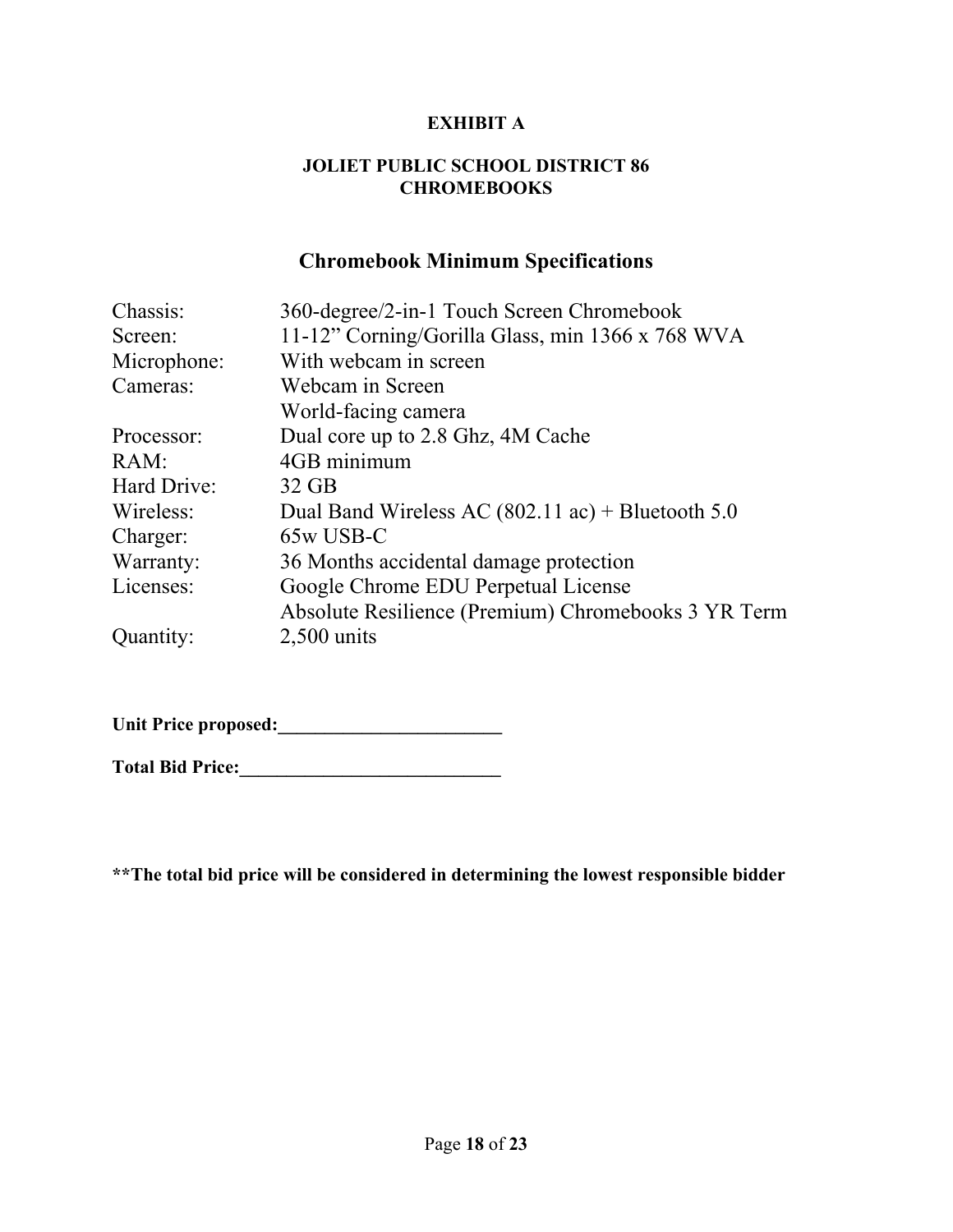# **EXHIBIT B**

# **STATEMENT OF ETHICS CERTIFICATION**

By submission of this bid or proposal, the bidder certifies that:

1. This bid or proposal has been independently arrived at without collusion with any other bidder or with any competitor.

2. This bid or proposal has not been knowingly disclosed and will not be knowingly disclosed, prior to the opening of bids, or proposals for this project, to any other bidder, competitor or potential competitor.

3. No attempt has been made or will be made to induce any other person, partnership or corporation to submit or not to submit a bid or proposal.

4. Bidder has not been convicted of price fixing nor pleaded "no contest" to such charges within the last five  $(5)$  years.

5. Bidder is not a subsidiary of a company that has been convicted of price fixing nor pleaded "no contest" to such charges within the last five years.

Name of Firm

Signature

Title

Date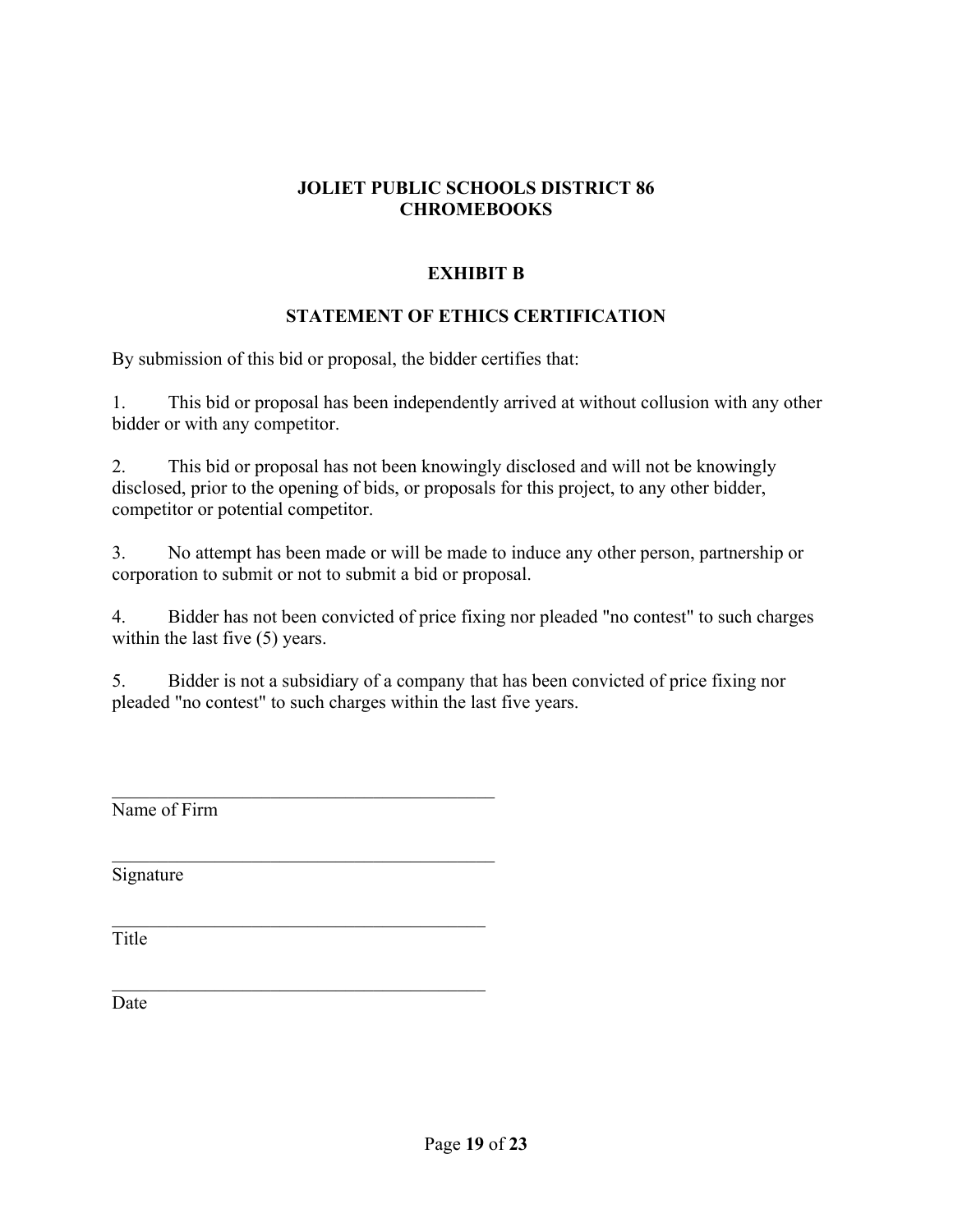### **EXHIBIT C**

### **CERTIFICATE OF ELIGIBILITY TO BID**

To: Joliet Public Schools District 86 JFK Administrative Center 420 N. Raynor Avenue Joliet, IL 60435 (815) 740-3196

\_\_\_\_\_\_\_\_\_\_\_\_\_\_\_\_\_\_\_\_\_\_\_\_\_\_\_\_\_\_\_\_\_\_\_\_\_\_\_\_\_(Bidder), pursuant to Section 33E-11 of the Illinois Criminal code as amended (720 ILCS 5/33E-11), hereby certifies that neither (he, she, it) nor any of (his, her, its) partners, officers or others of (his, her, its) business has/have been barred from contracting with any unit of State of local government as a result of a violation of either Bid-rigging under Section 33E-3 or Bid-rotating under Section 33E-4 of Article 33E of Illinois Criminal Code as amended. (720 ILCS 5/33E-1 et.seq.)

Name Company or Corporation

Title Address

Date Telephone

(Signature of person making certification)

Subscribed and sworn to before me this day of \_\_\_\_\_\_\_\_\_\_\_\_\_\_\_\_\_\_\_\_\_, 2022.

Notary Public

My commission expires: \_\_\_\_\_\_\_\_\_\_\_\_\_\_\_\_\_\_\_\_\_\_\_\_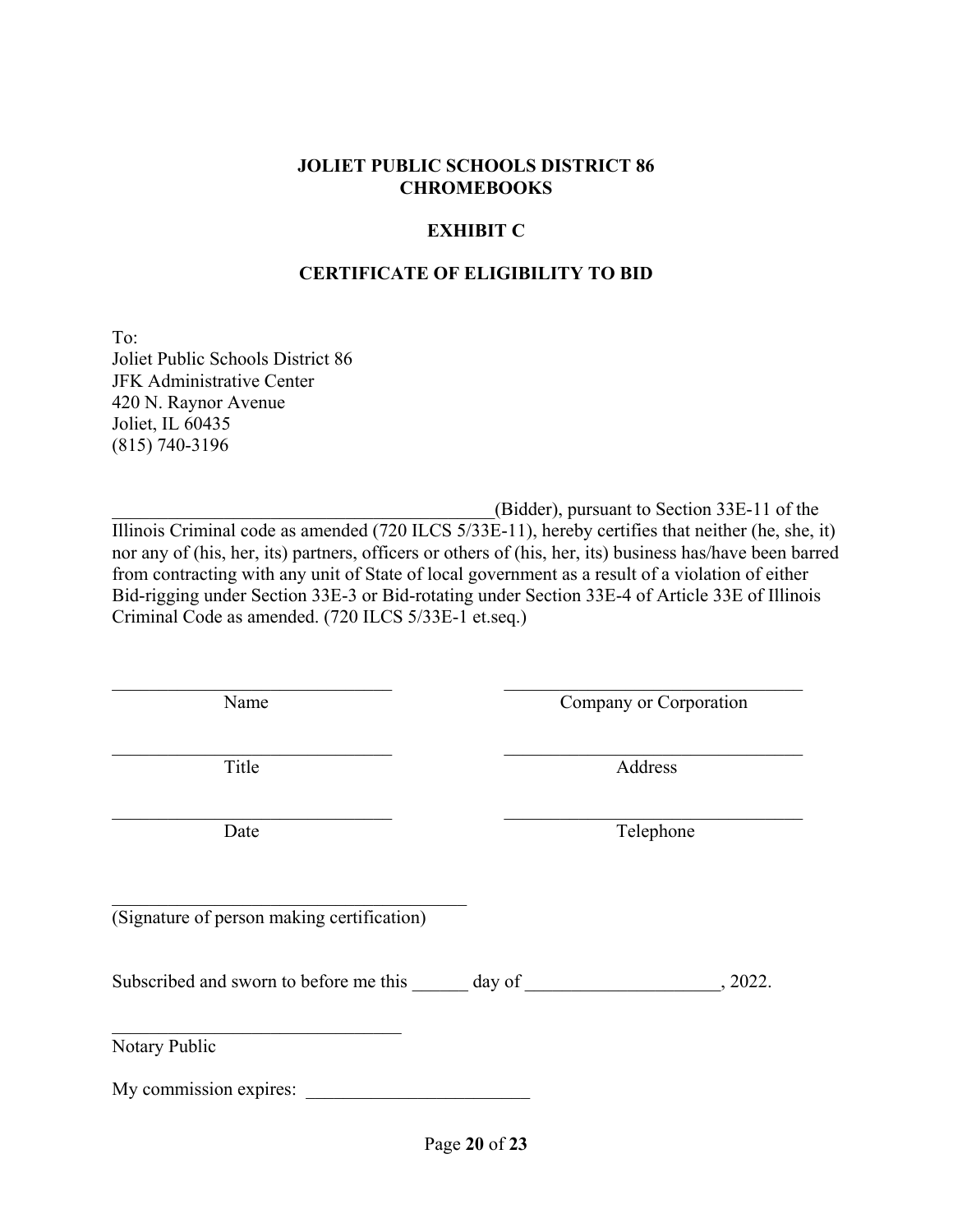### **EXHIBIT D**

### **CERTIFICATION OF COMPLIANCE WITH ILLINOIS DRUG-FREE WORKPLACE ACT**

To: Joliet Public Schools District 86 JFK Administrative Center 420 N. Raynor Avenue Joliet, IL 60435 (815) 740-3196

(Contractor), having 25 or more employees, does hereby certify pursuant to Section 3 of the Illinois Drug-Free Workplace Act (30 ILCS 530/3) that (he, she, it) shall provide a drug-free workplace for all employees engaged in the performance of work under the contract by complying with the requirements of Illinois Drug-Free Workplace Act and, further certifies, that (he, she, it) is not ineligible for award of this contract by reason of debarment for a violation of the Illinois Drug-Free Workplace Act.

Name Company or Corporation

Title Address

Date Telephone

APPLICABLE ONLY TO CONTRACTORS WITH 25 OR MORE EMPLOYEES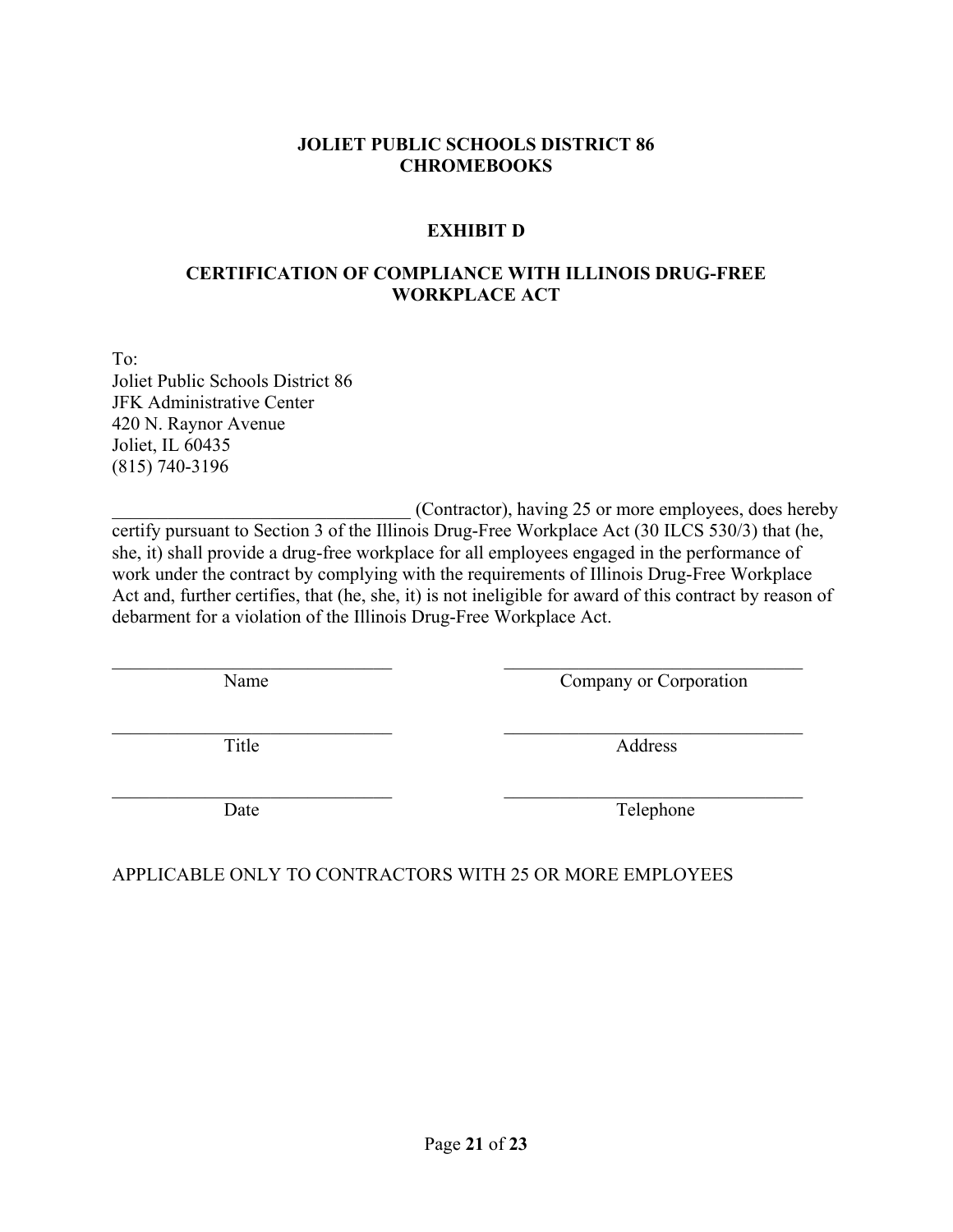#### **EXHIBIT E**

### **CERTIFICATION REGARDING SEXUAL HARASSMENT POLICY**

TO:

Joliet Public Schools District 86 JFK Administrative Center 420 N. Raynor Avenue Joliet, IL 60435 (815) 740-3196

(Contractor), does hereby certify pursuant to Section 2-105 of the Illinois Human Rights Act (775 ILCS 5/2-105) that (he, she, it) has a written sexual harassment policy that includes at a minimum, the following information: (i) the illegality of sexual harassment: (ii) the definition of sexual harassment under state law: (iii) a description of sexual harassment using examples: (iv) an internal complaint process including penalties: (v) the legal recourse, investigative and complaint process available through the Department of Human Rights and Human Rights Commission: (vi) directions on how to contact the Department of Human Rights and Human Rights Commission: and (vii) protection against retaliation.

Name Company or Corporation

Title Address

Date Telephone

(Signature of person making certification)

Subscribed and sworn to before me this day of \_\_\_\_\_\_\_\_\_\_\_\_\_\_\_\_\_\_\_\_, 2022.

Notary Public

My commission expires: \_\_\_\_\_\_\_\_\_\_\_\_\_\_\_\_\_\_\_\_\_\_\_\_